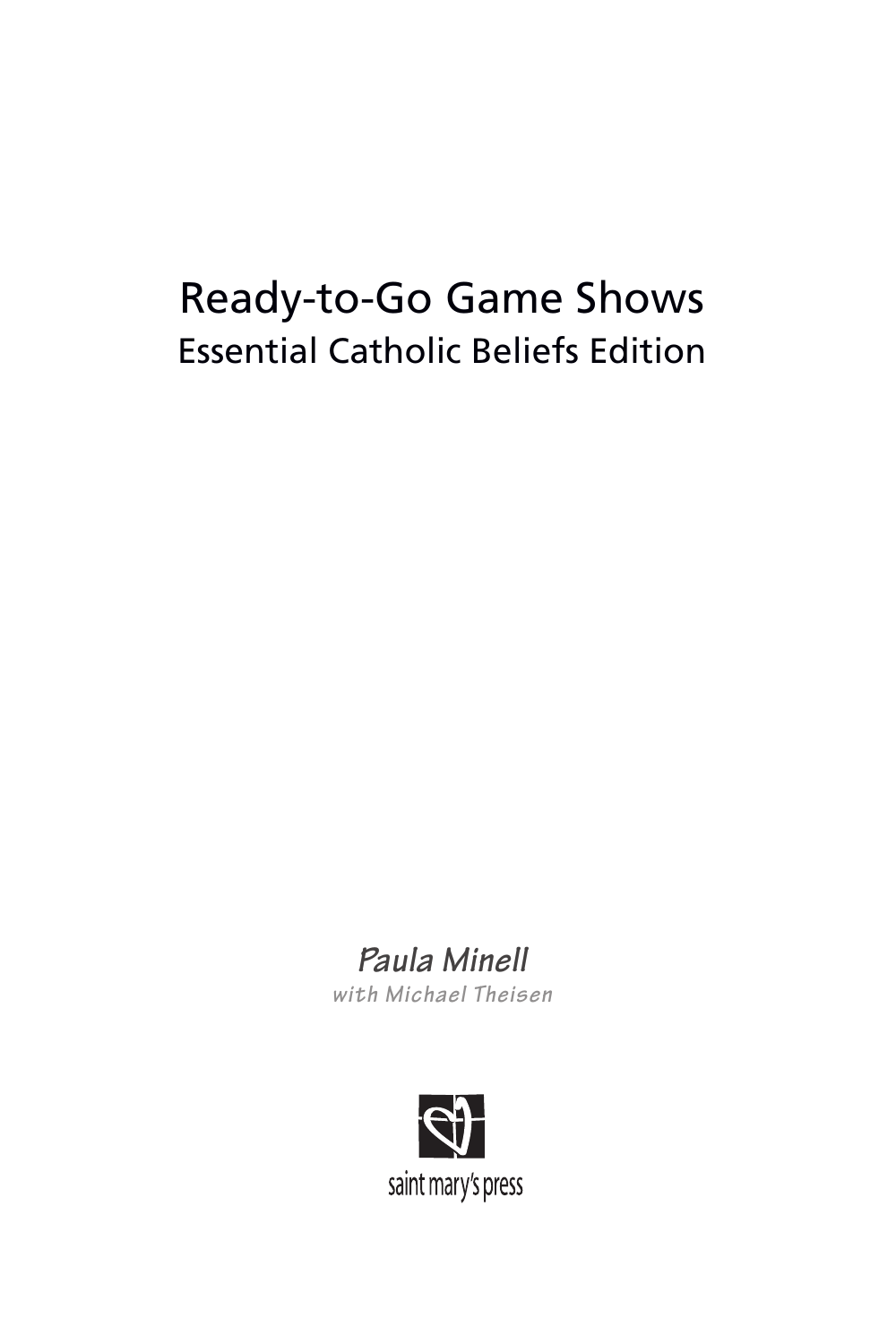The publishing team included Brian Singer-Towns, product development and innovation manager; Justin Karr, editor; content design and manufacturing coordinated by the passionate team of creatives at Saint Mary's Press.

Copyright © 2014 by Saint Mary's Press, Christian Brothers Publications, 702 Terrace Heights, Winona, MN 55987-1320, www.smp.org. All rights reserved. No part of this book may be reproduced by any means without the written permission of the publisher.

Printed in the United States of America

3471

ISBN 978-1-59982-649-3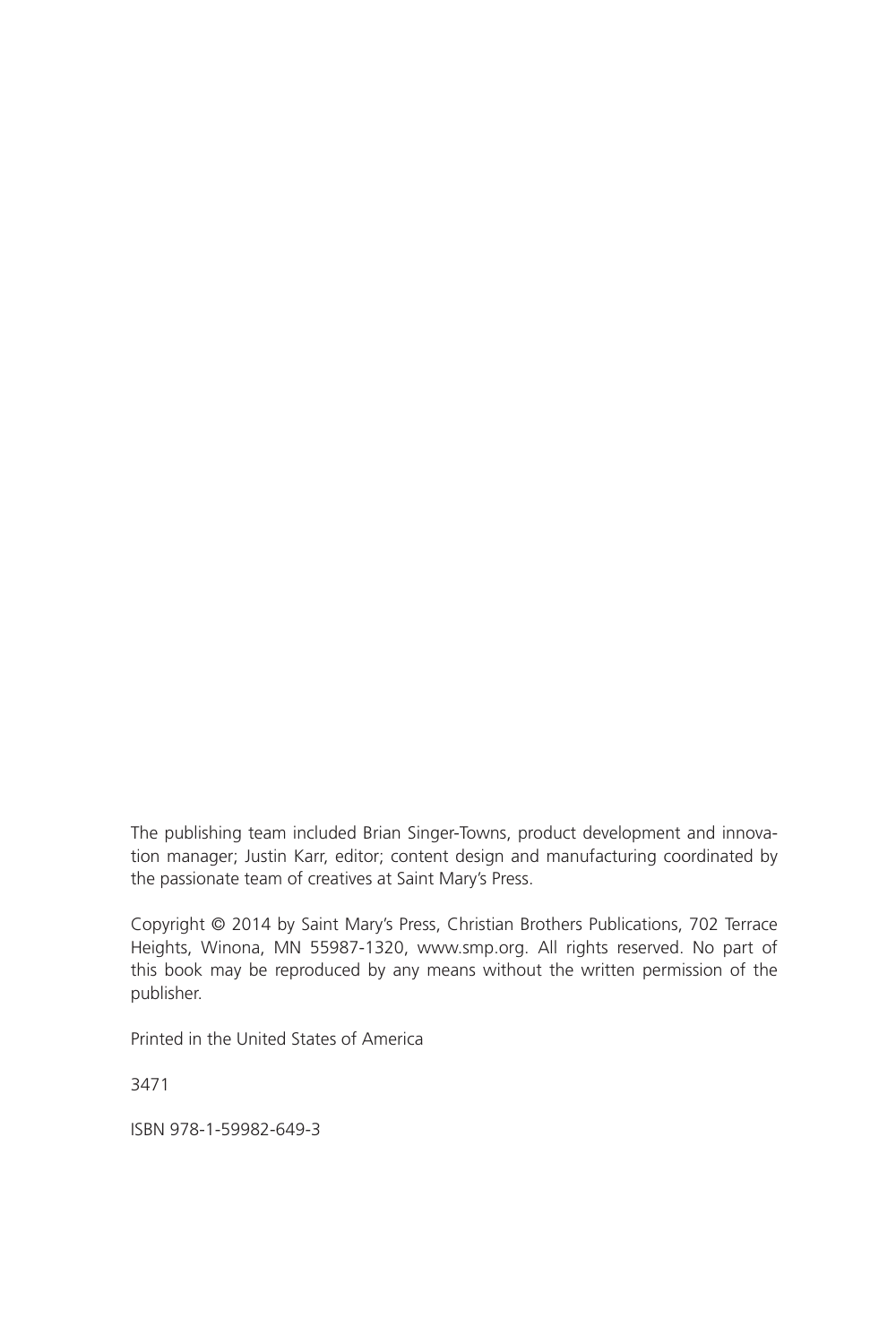# **CONTENTS**

| <b>GAME SHOW LISTINGS</b>                                  |  |
|------------------------------------------------------------|--|
|                                                            |  |
|                                                            |  |
|                                                            |  |
|                                                            |  |
|                                                            |  |
|                                                            |  |
|                                                            |  |
|                                                            |  |
|                                                            |  |
|                                                            |  |
|                                                            |  |
|                                                            |  |
|                                                            |  |
|                                                            |  |
|                                                            |  |
|                                                            |  |
| Round 5: Confirmation and the Gifts of the Holy Spirit. 51 |  |
|                                                            |  |
|                                                            |  |
|                                                            |  |
|                                                            |  |
|                                                            |  |
|                                                            |  |
|                                                            |  |
|                                                            |  |
|                                                            |  |
|                                                            |  |
|                                                            |  |
|                                                            |  |
|                                                            |  |
|                                                            |  |
|                                                            |  |
|                                                            |  |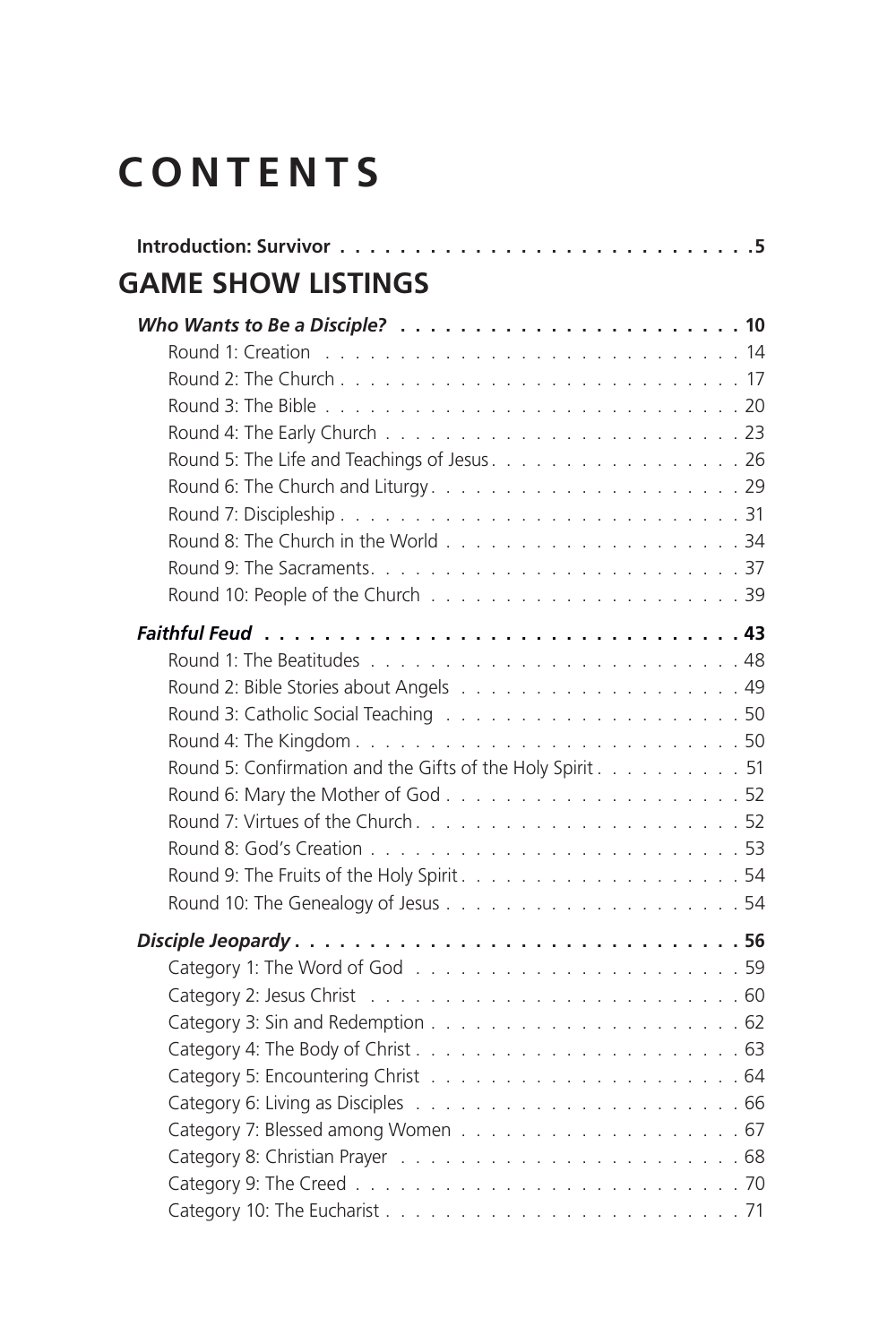| Category 2: One, Holy, Catholic, and Apostolic. 95                |
|-------------------------------------------------------------------|
|                                                                   |
|                                                                   |
|                                                                   |
|                                                                   |
| Round 1: Names and People of the Bible 103                        |
| 106                                                               |
| Round 3: Numbers and Letters in the Bible<br>109                  |
| 112                                                               |
| 113                                                               |
| 114                                                               |
| 117<br>Pink Category: The Ten Commandments                        |
| 121                                                               |
| 123                                                               |
| Green Category: The Foundation of the Christian Life<br>127       |
| Blue Category: The Sacraments of Healing<br>130                   |
| Brown Category: Consecrated for Service<br>133                    |
| 136                                                               |
| 136                                                               |
| 141                                                               |
| 150                                                               |
| Topic 4: The Church: Following in Jesus Christ's Footsteps<br>165 |
| Topic 5: Encountering Christ in the Sacraments.<br>183            |
| Topic 6: Living as Disciples: Morality and Social Justice<br>197  |
|                                                                   |
| 210                                                               |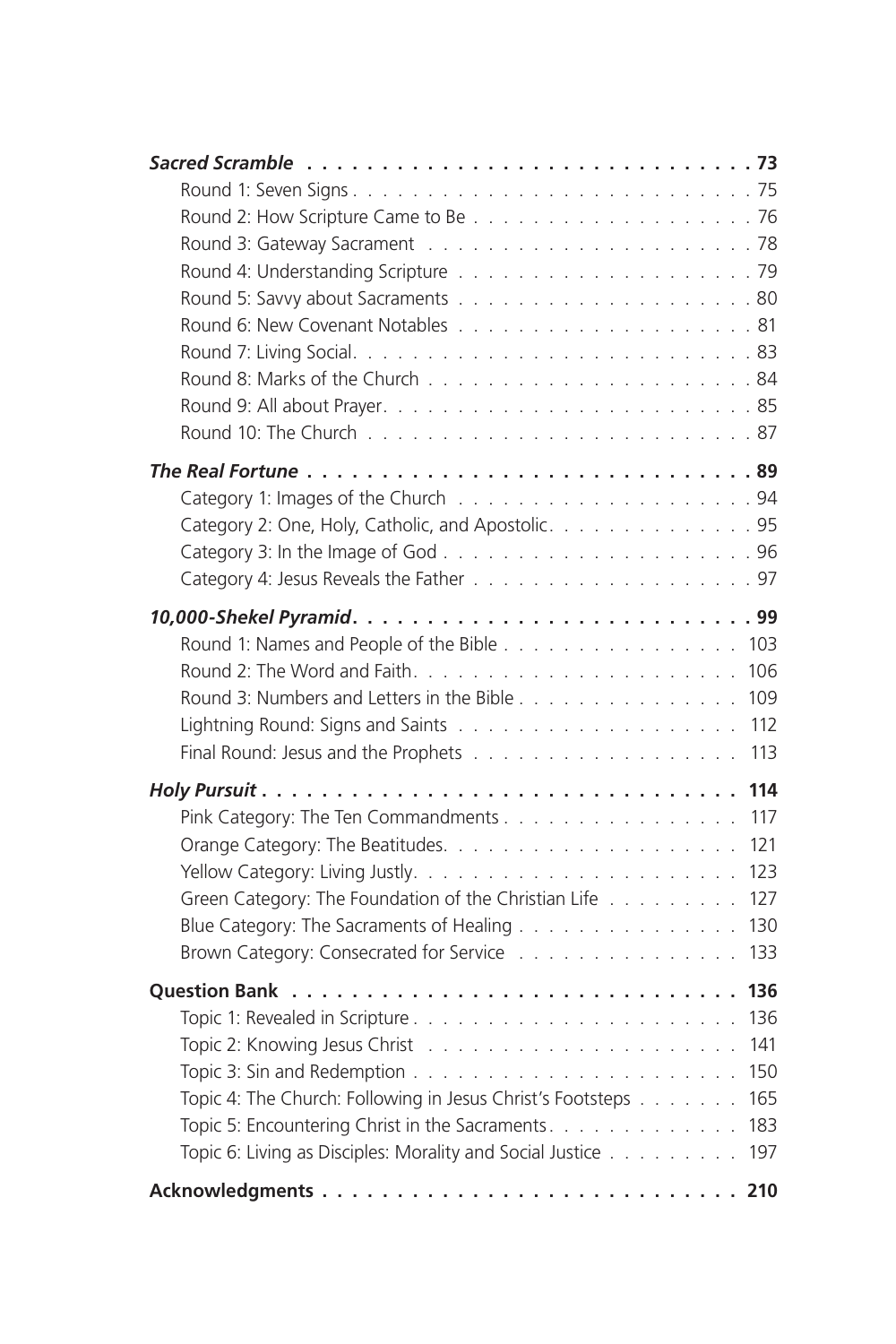## **Introduction: Survivor**

You might have this book in your hands because you're an experienced Catholic schoolteacher looking for a few new review games to "spice up" your class. However, you don't want to spend your whole prep hour writing questions and creating a brand new game. You might be a firsttime volunteer youth catechist, and the coordinator of your parish's religious education program thought you might appreciate a few easy ideas to make your class more interactive. Or, you could be the coordinator of your parish's youth group, and you're looking for ways to add content to events without sacrificing an engaging and hospitable atmosphere.

Whatever the reason you acquired this book, you've stumbled upon a tool that might just give you immunity the next time your students challenge you to make learning and reviewing fun. Whether you're looking for an exciting way to present new material or for a way to review content without the natives getting restless, you're going to want to spend a few minutes checking out the ready-to-go game shows in this book.

Why Game Shows? The formats are familiar and fun! Plus, adding even the smallest amount of friendly competition will likely keep your class entertained and engaged as they learn about their faith. Instead of having another mundane discussion, they'll be vying to be the sole survivor or the strongest link, all while immersed in learning and reviewing the core content of the Catholic faith.

Why Ready-to-Go? Your time is valuable! If you're a Catholic schoolteacher, your prep time is like an endangered species. If you coordinate youth ministry in a parish, there is always more to do than time to do it. If you're a volunteer catechist or youth ministry mentor, you generously give your time, one of the most precious and limited resources available to you. Instead of creating interactive games ex nihilo, or out of nothing, this book, and a few items you can gather quickly, are all you need to keep your students from voting you off the island.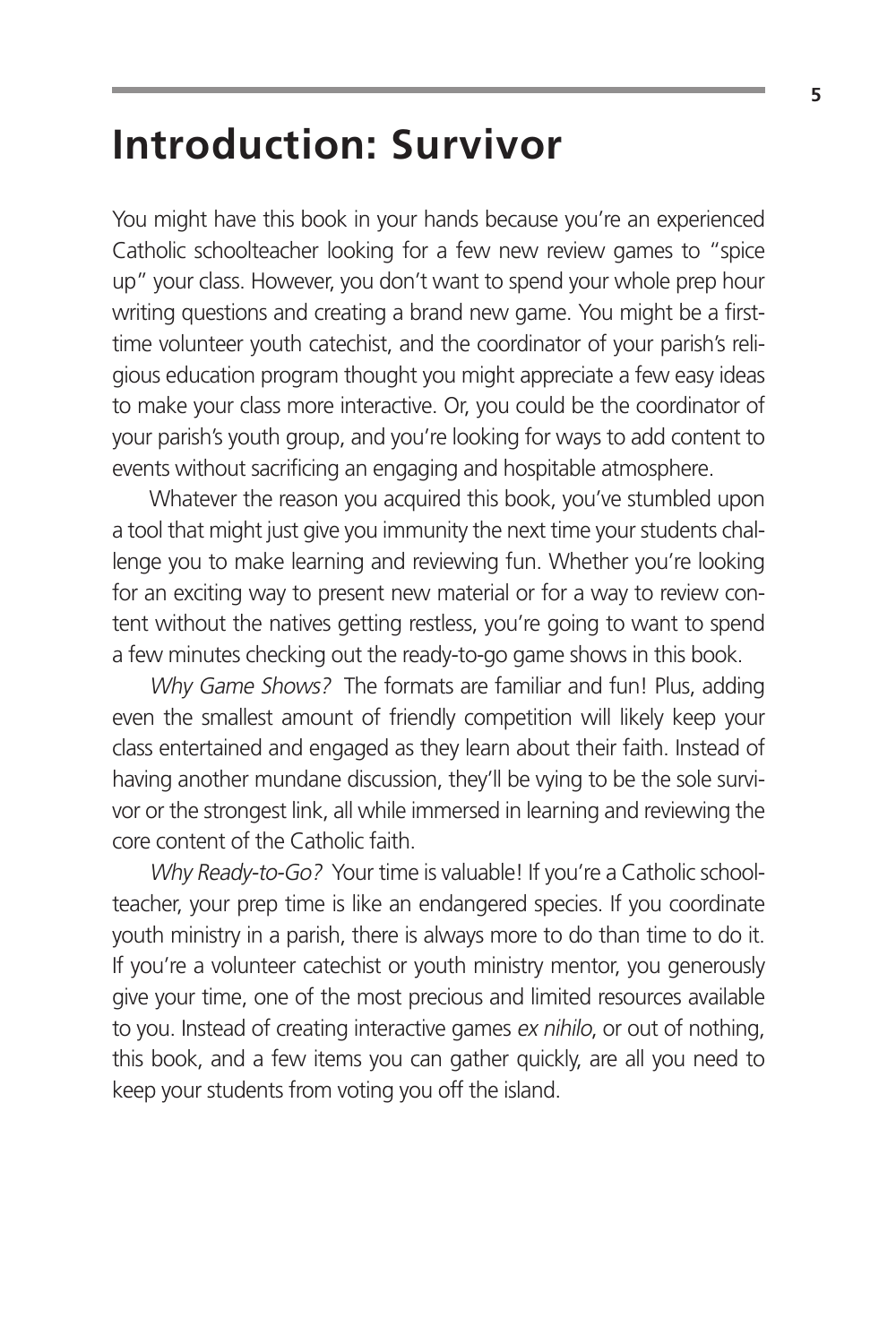## **Outfit. Outline. Outreach.**

### **Outfit**

You can simply pick up this book, choose any of the ready-to-go game shows, and just play. The basic supplies you'll need are most likely items that you already have nearby. However, if you can take a few minutes now to plan ahead and outfit yourself as the game show host par excellence, you won't ever have to scramble if you want to lead a game show on the fly. Whether you put together a Ready-to-Go Game Show supply box or keep the basics in your desk drawer, you'll want to have the following items handy:

- box of envelopes
- blank paper
- index cards or 1/4 sheets of card stock
- pens or pencils
- dice
- masking tape
- clear tape
- whiteboard and dry erase markers, chalkboard and chalk, or chart paper and permanent markers—be sure to test and replace old markers!
- optional: small prizes (inexpensive or free)

Prizes are mentioned on the basic supply list above, with a note that they are optional. Most of the time, a little friendly competition is all it takes to interest youth in a game show. They probably won't need any more inducement to participate. However, some game show hosts like to have a little extra incentive, just in case the group is a little reluctant to jump right in. Whatever the case, keep in mind that having fun learning or reviewing the teachings of the Catholic faith is always the top priority, and unless the prizes can be shared, experience says it's best not to use them.

Each game show in this book has a simple format. If you have the basic supplies listed above, you'll be ready to go. Each game show will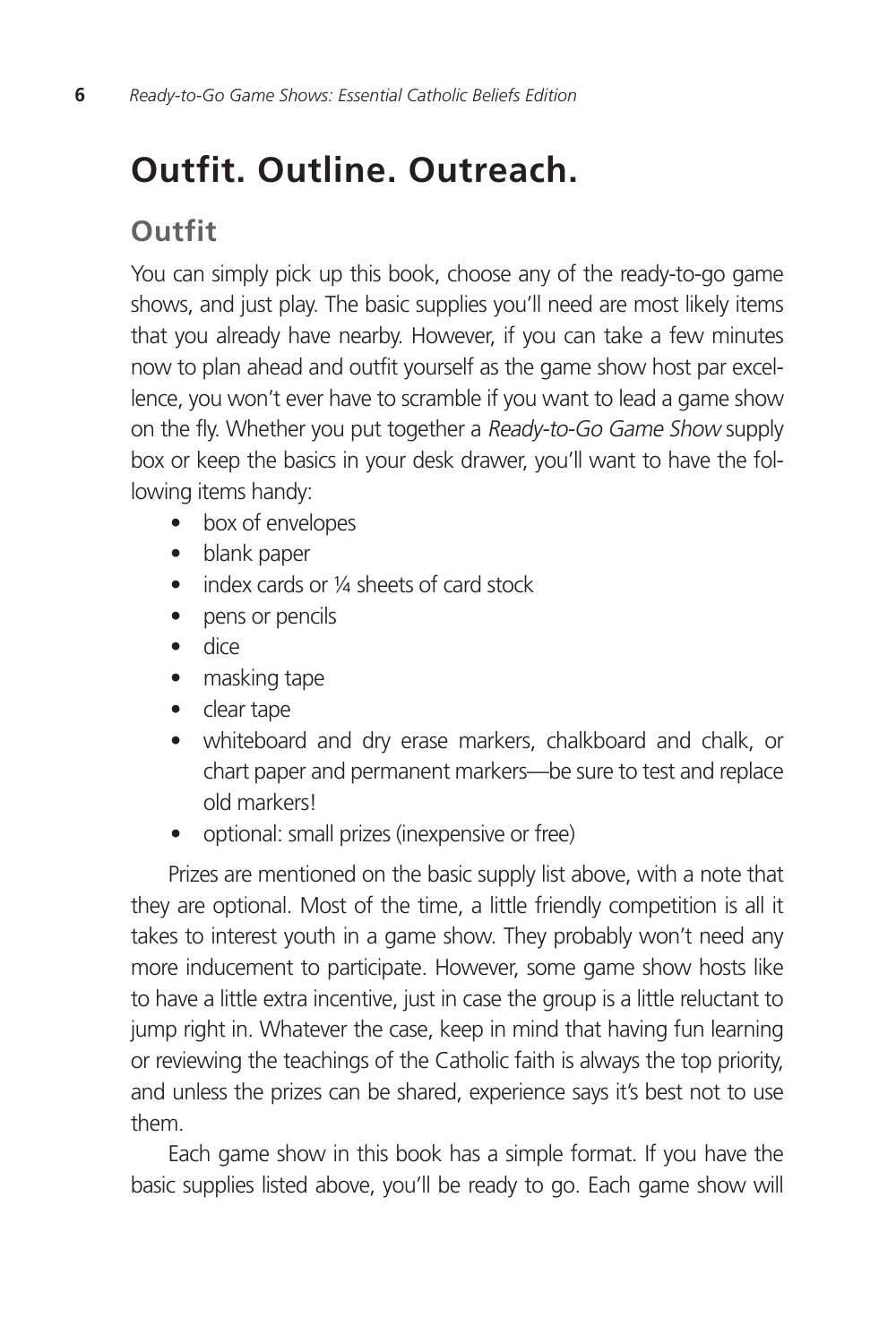have a few additional ideas to set the stage and invite your class into a more engaging game show experience.

### **Outline**

When your class is ready for a challenge, you'll want to be sure to plan your game show around your audience. Though all of the game shows are adaptable to the size of your group, some of them work more easily with larger groups. Other games are more suited to smaller groups or to individual contestants. Each game show can be adapted for any sized group, and several are particularly suited to larger groups. The following games easily accommodate team play:

- *• Faithful Feud*
- *• Disciple Jeopardy*
- *• The Real Fortune*
- *• Holy Pursuit*

You'll also want to take into account the degree of difficulty of each game. An important aspect to consider with all of the game shows is the "engagement factor": the more students who are actively engaged in the learning process, the higher return on investment. Try to think of as many creative ways as possible to keep all of the students engaged in the process. You can try out a number of methods to achieve maximum engagement. For example, you could have multiple teams playing at the same time in small groups. Or, you could have some students engaging others in asking the questions or in keeping score. Finally, you could have students try to correctly answer questions that were initially answered incorrectly by contestants.

All of the game shows can be played with individual contestants, each contestant playing for himself or herself. Contestants could be chosen from a larger group, and the "audience" can cheer them on as they compete.

As you read through the game show questions, you'll recognize that some games are easier than others. As you choose the game for your group, take into consideration factors such as whether teams or individuals will be competing, or whether it is new or review material. By design, the game shows in this book vary in level of difficulty: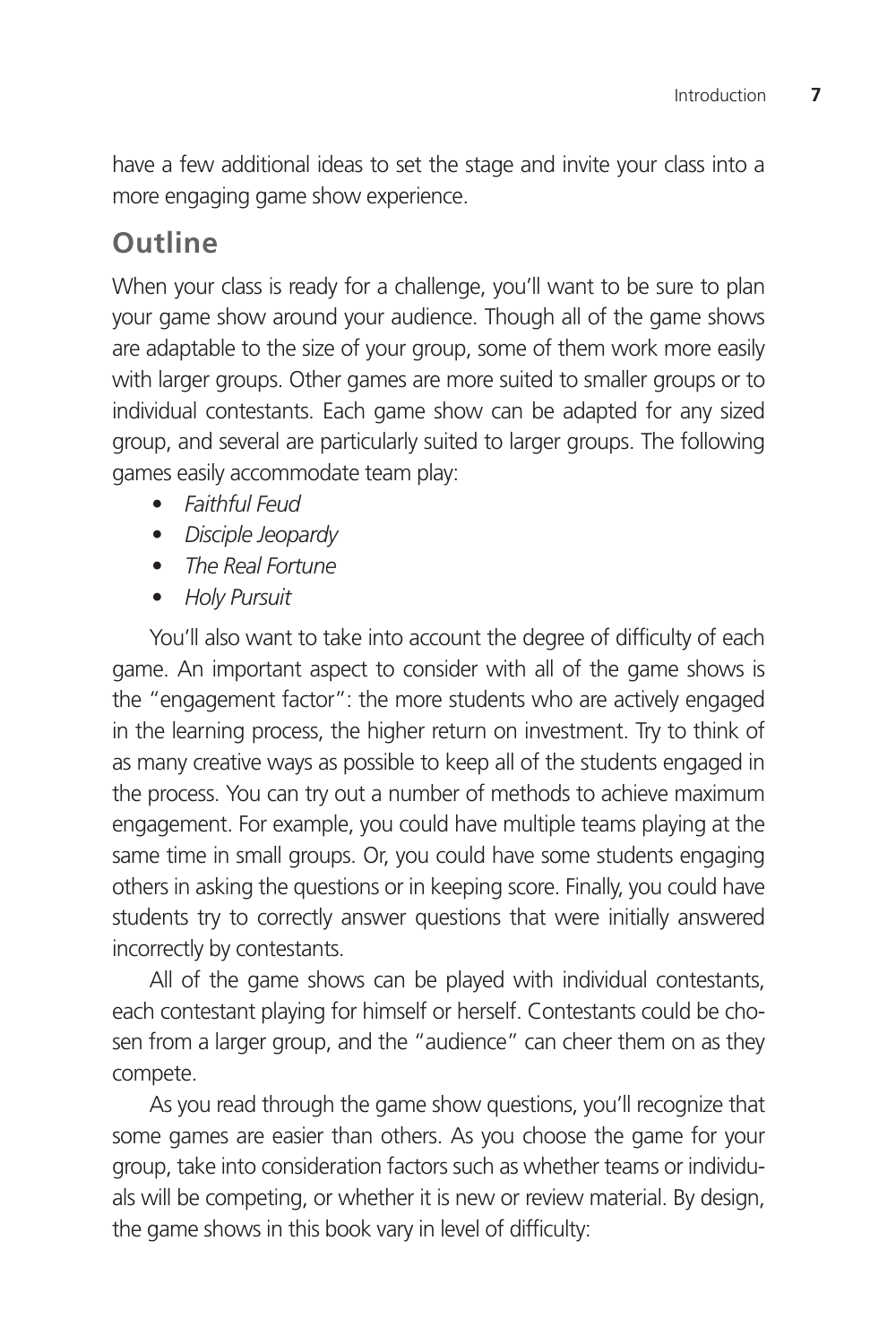Easier games:

- *• The Real Fortune*
- *• 10,000-Shekel Pyramid*

Medium games:

- *• Faithful Feud*
- *• Sacred Scramble*
- *• Holy Pursuit*

Challenging games:

- *• Who Wants to Be a Disciple?*
- *• Disciple Jeopardy*

Finally, you may choose to adjust the level of difficulty to your group's ability. You could modify a question, asking for a partial response, rather than all possible responses. For example, say the given question is, "What are the five books of the Pentateuch?" You could make the question a little easier and ask, "What are three of the five books of the Pentateuch?" Another way to make a question easier is to give the students choices. For example, say the given question is, "What are the three Sacraments of Christian Initiation?" To decrease the difficulty, you could list the Seven Sacraments, and the student could then choose the correct three. Questions can be made more difficult by adding a time limit for responses or making some questions individual challenges within a team game.

### **Outreach**

The learning potential of this resource goes beyond the basic game show formats that are described in this book. Let the descriptions and the content be a springboard for creating teaching, learning, and faith-growth opportunities for your youth!

Make Them the Game Show Gurus. After one game show experience, your students will be clamoring for more. Don't limit the game shows to the questions that are in the book. Instead, put the youth in charge of creating new questions for the game. You can have everyone contribute to one game, or you can put groups of students in charge of writing different sets of questions. Then have them be the hosts for their peers.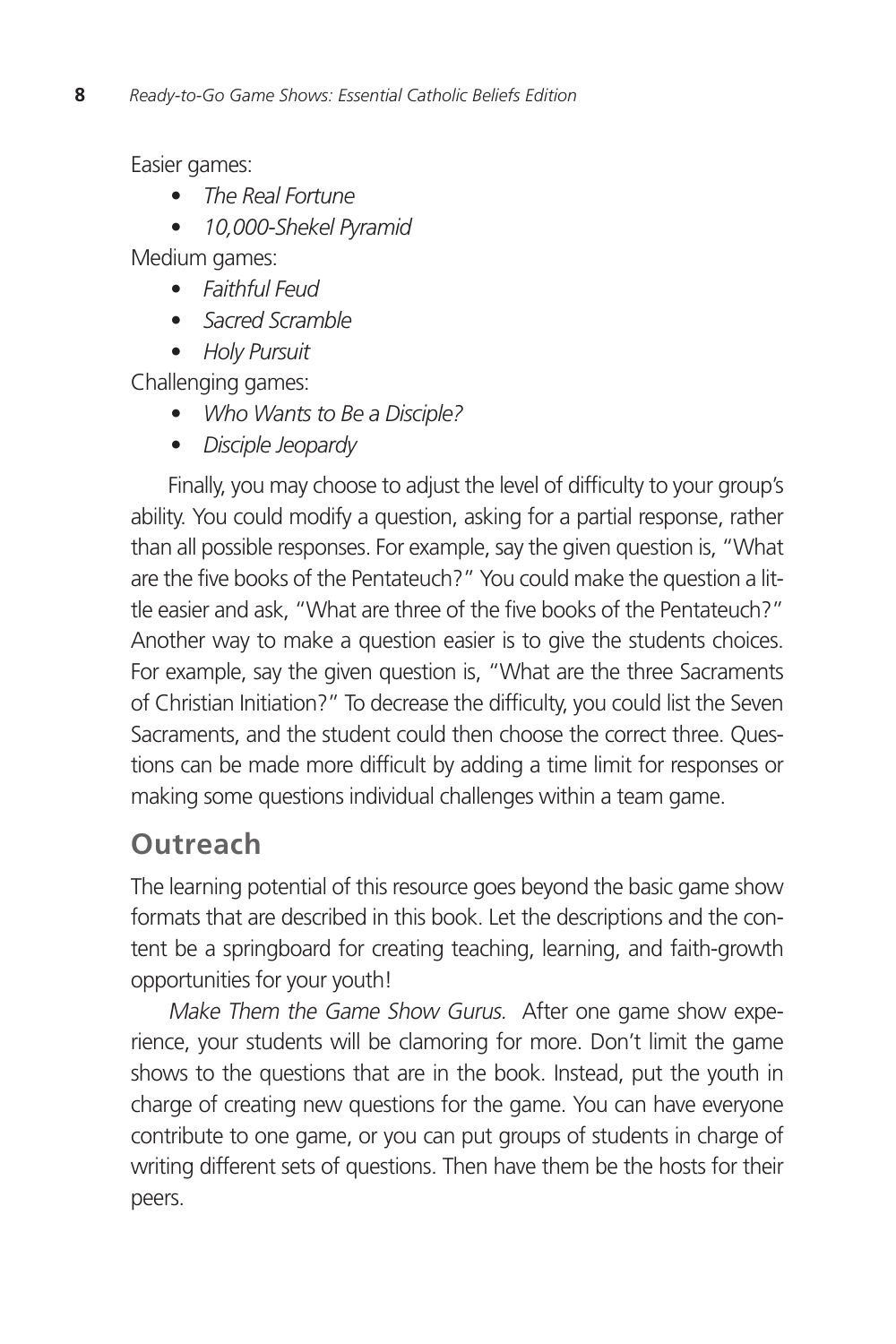Mix It Up. A game show event is an easy, fun way to bring different groups together for an event. A group of older students could host a game show event for younger students, rewriting questions for that age level. Parents and teens could work together or "face off" for a family night. Young-adult groups, senior groups, or parish ministry groups could join the youth group or theology class for an intergenerational night of faith sharing and mentoring, with the game shows providing a comfortable atmosphere to meet one another and learn together. Neighboring parishes could hold cooperative game show nights as a way to bring their youth groups together. The possibilities are truly endless!

## **Thrive!**

This introduction's title brings to mind one of America's most popular reality television shows. Sometimes, the demands of teaching, mentoring, or serving youth can feel like you're in survival mode. Whether there isn't enough time in the day, there are a seemingly impossible number of standards to teach, or there are too many other extracurricular activities for the students to choose from, teaching the basics can seem overwhelming, and making it fun can appear next to impossible. Readyto-Go Game Shows is here to help! You've read the descriptions. You've seen the possibilities. Now, give it a shot, and let this resource be one that helps you and your youth thrive—not just survive—as you teach them the Catholic faith!

## **A Word from Our Sponsors**

The following resources were used to create the game questions and answers:

Theisen, Michael. Ready-to-Go Game Shows (That Teach Serious Stuff): Bible Edition. Winona, MN: Saint Mary's Press, 2001.

\_\_\_\_\_. Ready-to-Go Game Shows (That Teach Serious Stuff): Catholic Teachings and Practices Edition. Winona, MN: Saint Mary's Press, 2002.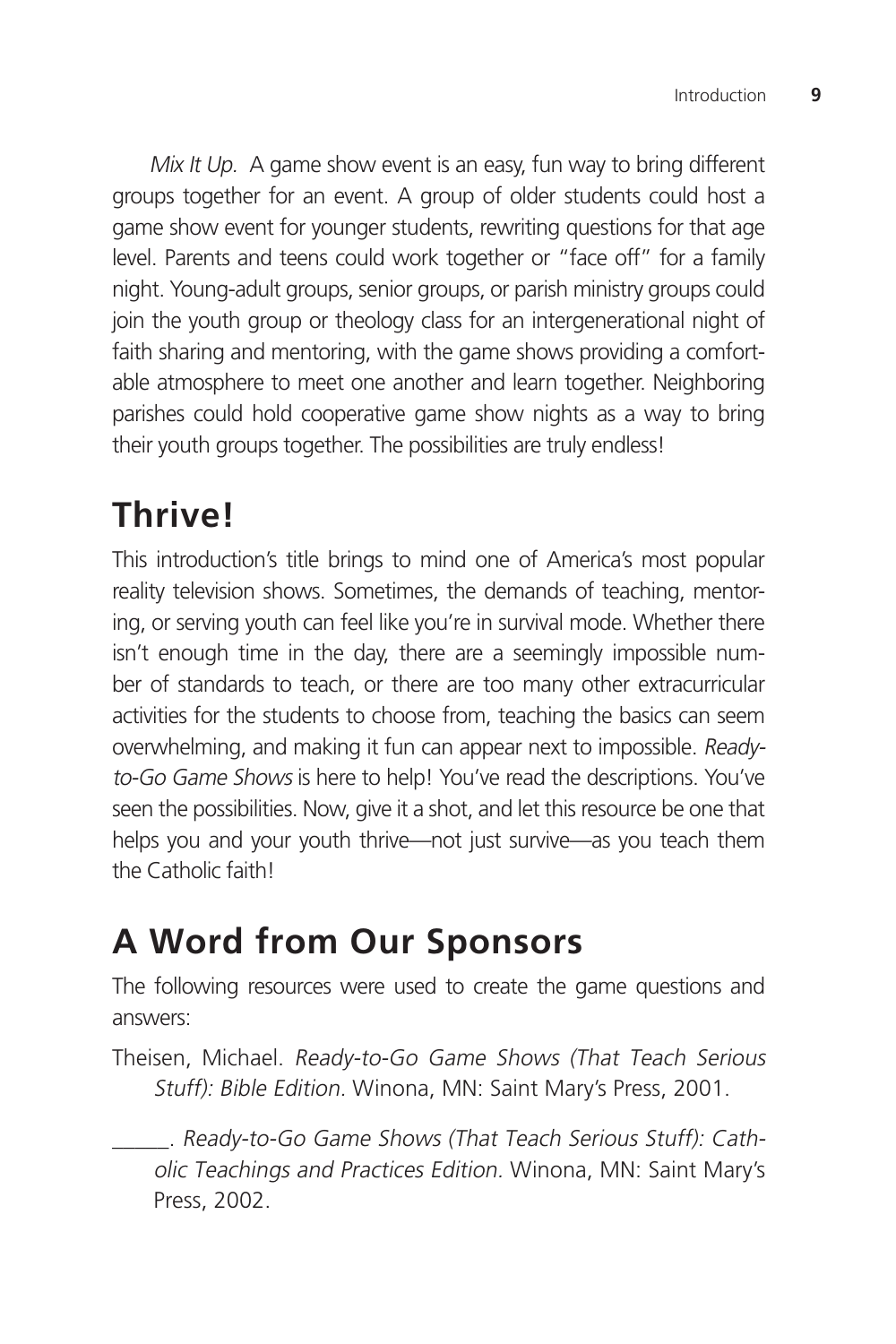

## **Object of the Game**

Who Wants to Be a Disciple? is modeled after the popular TV game show Who Wants to Be a Millionaire? This game can be an easy and fun last-minute teaching or reviewing activity. If you have some time to plan ahead, you can also make it a great game for a time when you want to have a more memorable event. During the game, the students can compete for the glory of being the winning disciple, or you can have prizes for the various question levels. The game begins with all the contestants playing the Fast-Thinking preliminary question. The winner then moves to the Sweatin' Shekels Seat and answers questions of increasing difficulty. Each contestant in the Sweatin' Shekels Seat can use one of three lifelines to help choose the correct response. The audience members cheer on their classmate who is trying to correctly answer all five questions.

# **How the Game Is Played**

### **Players Needed**

- one host
- contestants (which could include the entire group or class)

### **Supplies**

- paper or index cards, one per student per round
- pencils or pens for the Fast-Thinking round
- Bible and Catechism of the Catholic Church for use as lifelines
- responses for the Fast-Thinking questions written on newsprint or an overhead, or typed onto a PowerPoint presentation for all contestants to see
- watch or clock that counts seconds
- large table for all contestants to gather around during the Fast-Thinking round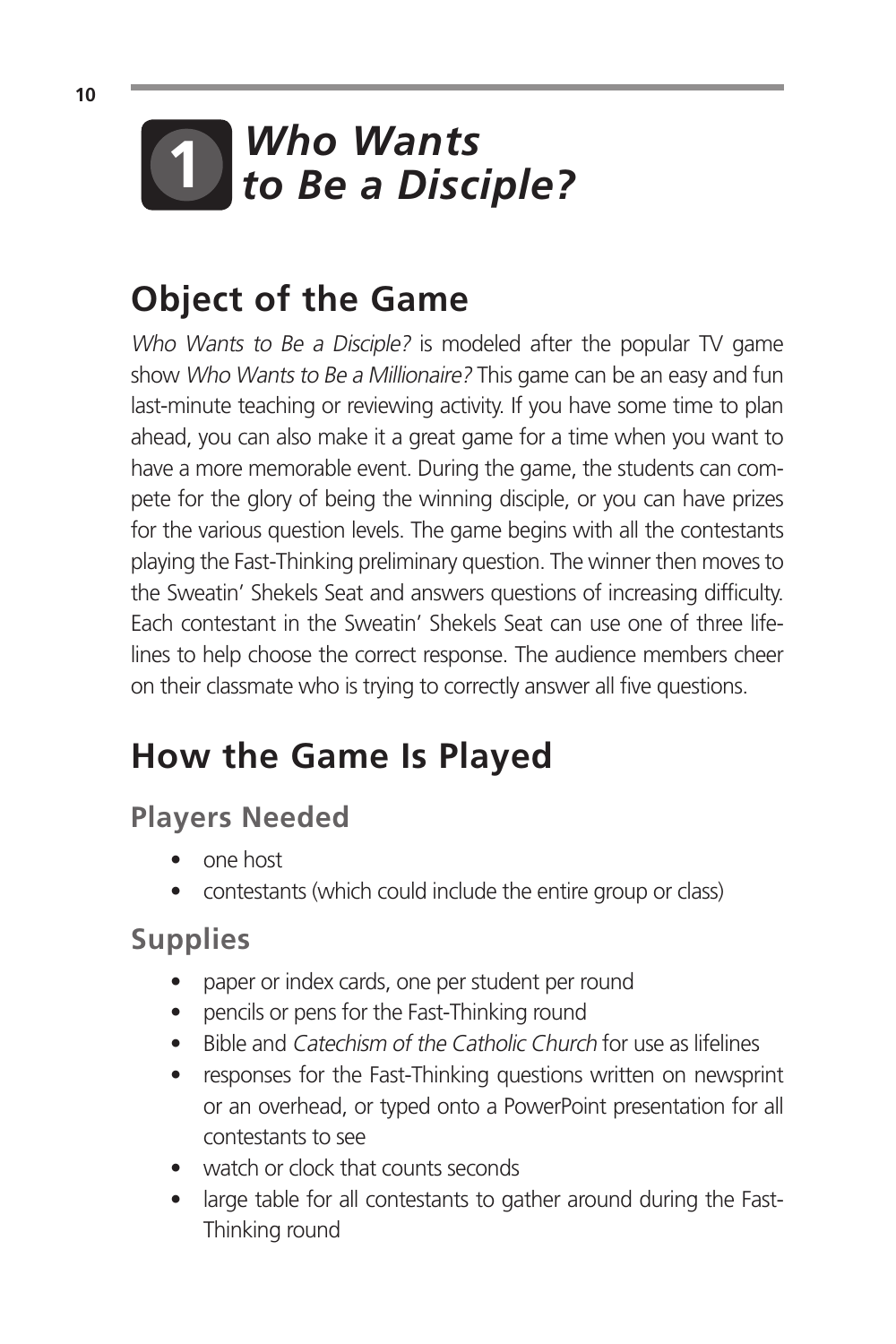- "Answers Here" sticker or label for the Fast-Thinking table
- optional prizes, organized by question level

#### **Room Setup**



#### **Game Directions**

1. **Fast-Thinking Question:** All of the contestants play the Fast-Thinking Question. The students gather around a large table where a sticker or label has been placed in the center of the table. The host gives each student a piece of paper or index card and a pencil. The students write their names at the top of their papers, numbering 1–4 down the left side. The host will read a question and display four answers. The answers can be displayed on newsprint, on an overhead, or on a PowerPoint presentation. The four answers will be labeled A–D and will be in random order.

The contestants put the answers in order by writing the corresponding letters next to the numbers on their papers. As soon as they have written their responses, they put their papers or cards on the sticker or label in the center of the table. After everyone has placed their answer sheets on the pile, the host flips over the pile and reads the responses. The first person to correctly submit the answers in order becomes the contestant in the Sweatin' Shekels Seat. The remaining contestants become the audience, sitting around the contestant and the host, and the host shares the Tidbit reference with the class.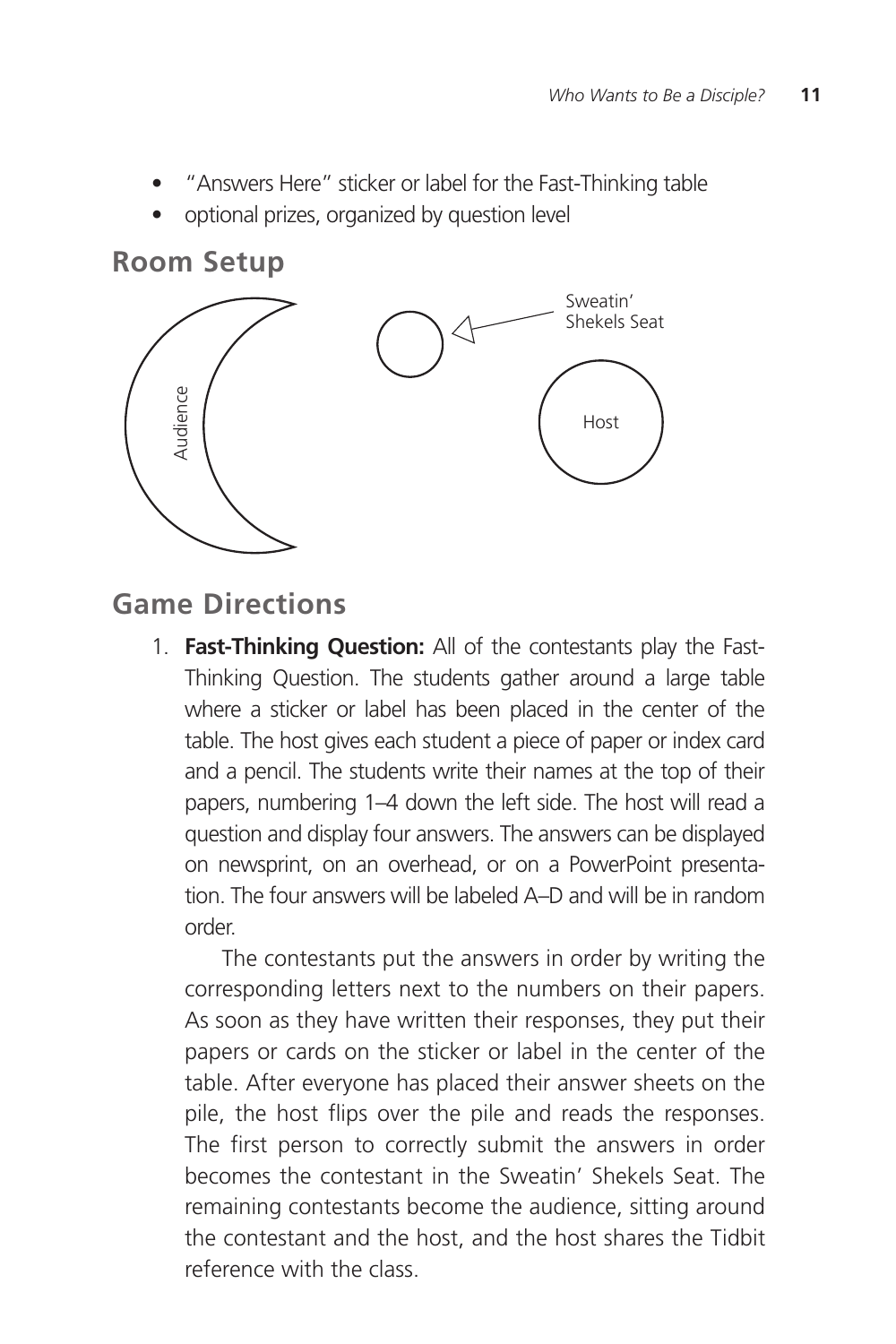- 2. **Sweatin' Shekels Seat:** During this stage, the contestant answers up to five questions of increasing difficulty. The host reads the question and the four multiple-choice responses. These choices could be written on newsprint or an overhead, or typed onto a PowerPoint presentation to be displayed when the question is read. Alternatively, the choices could be read and not written and repeated as needed. This allows the leader the freedom to not have all the answers written down ahead of time in order to be displayed. In the section that follows, the difficulty of an individual question is indicated by the number of "shekels" each question is worth. Contestants may choose to take their time with the questions, and they are encouraged to "think out loud" by sharing with the audience their thoughts as they come to a decision. One way to make the game more interactive is to follow up the contestant's final answer by asking the audience members how they would have answered the question and why. No matter which option you choose, be sure to share the Tidbit reference with the class after each question has been answered.
- 3. **Lifelines:** Contestants in the Sweatin' Shekels Seat have the option of using one lifeline during the game. If contestants find a question challenging, lifelines provide a way for them to get a little extra help. During their turn in the Sweatin' Shekels Seat, they could choose to use one of the following:
	- 60-Second Search: The player may choose the Bible or the Catechism of the Catholic Church and may have 60 seconds to look through it.
	- 50/50: The host removes two of the incorrect answers, leaving the contestant the choice of one correct and one incorrect answer.
	- Poll the Audience: The host asks the audience members to indicate its choice of the four responses by a show of hands. The contestant might choose to go with the audience's vote or might choose a different response.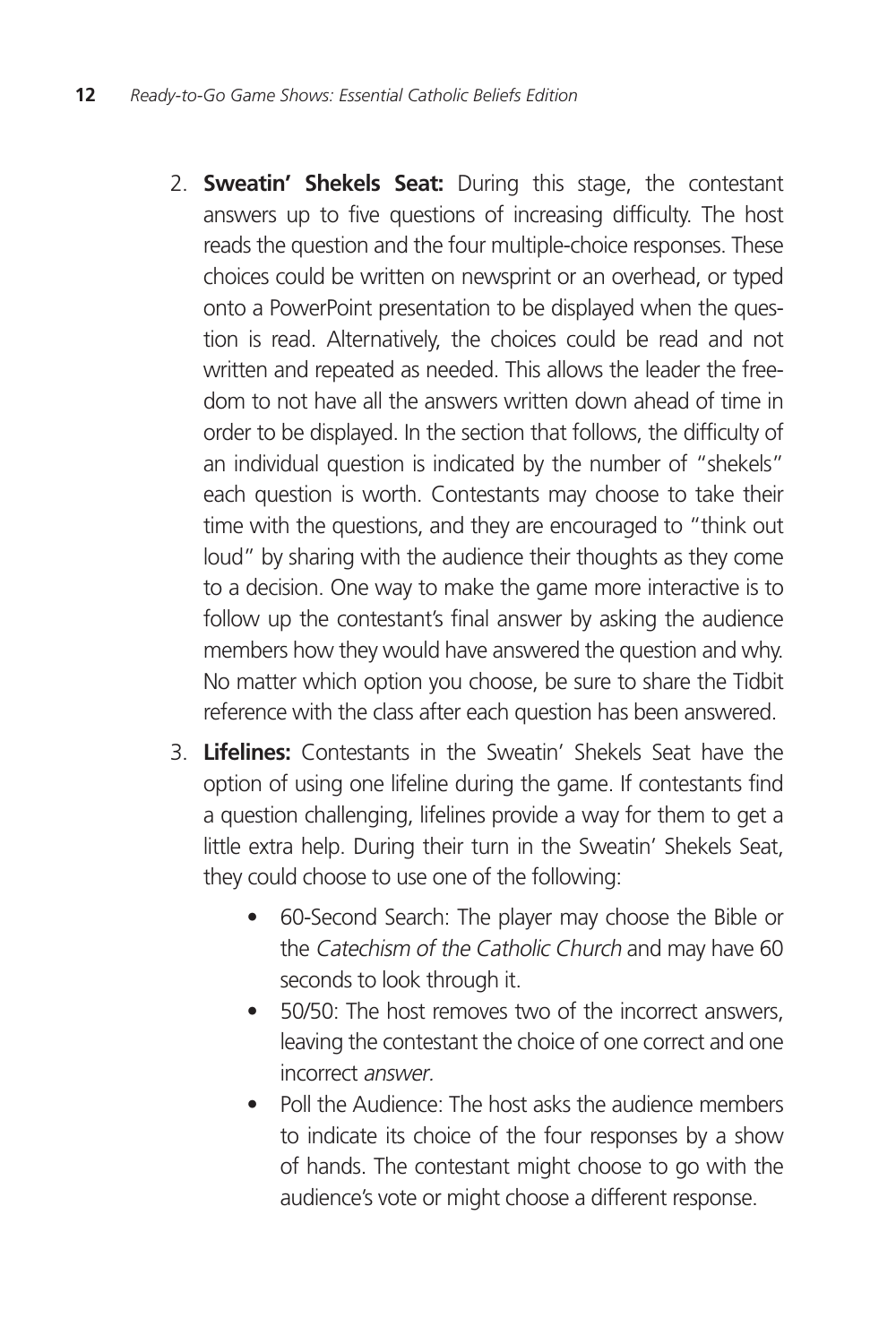4. **Finishing the Round:** The round ends in one of two ways: First, if the Sweatin' Shekels contestant incorrectly answers a question, the round is over, and the contestant receives the points or prizes from the question last answered correctly. The round also ends if the contestant correctly answers all five questions. The contestant then receives the final points or all the prizes and becomes a champion disciple.

### **Prizes**

Who Wants to Be a Disciple? could be played simply, tracking the "shekel" values associated with the Sweatin' Shekels questions for each player and letting competition fuel the game. This game also lends itself well to prizes. Whether each question in the Sweatin' Shekels stage earns an increasing amount of candy, or you have solicited donations for gift cards and other valuable prizes, having tangible prizes can increase the engagement of the contestants and audience. You could create a "Champion Disciple" wall in your youth room, classroom, or meeting space by putting photos of contestants who correctly answer all five questions in the Sweatin' Shekels Seat, adding to it over time as new youth become champions.

### **Extras and Variations**

- The original Who Wants to Be a Millionaire? game show includes some memorable sound and spotlight effects. You could make your group's Who Wants to Be a Disciple? game even more fun by finding the original sound effects online or giving flashlights to a few audience members to set the tone.
- This game could come even more alive with a little preplanning. The questions and responses for both parts of each round could be put on PowerPoint slides. Providing such a visuals would further engage the audience and help the contestant focus on the response choices.
- Another option to keep all students engaged is to give everyone scrap paper and markers and ask them to write down what they think the correct answer is (large enough to see) on paper. After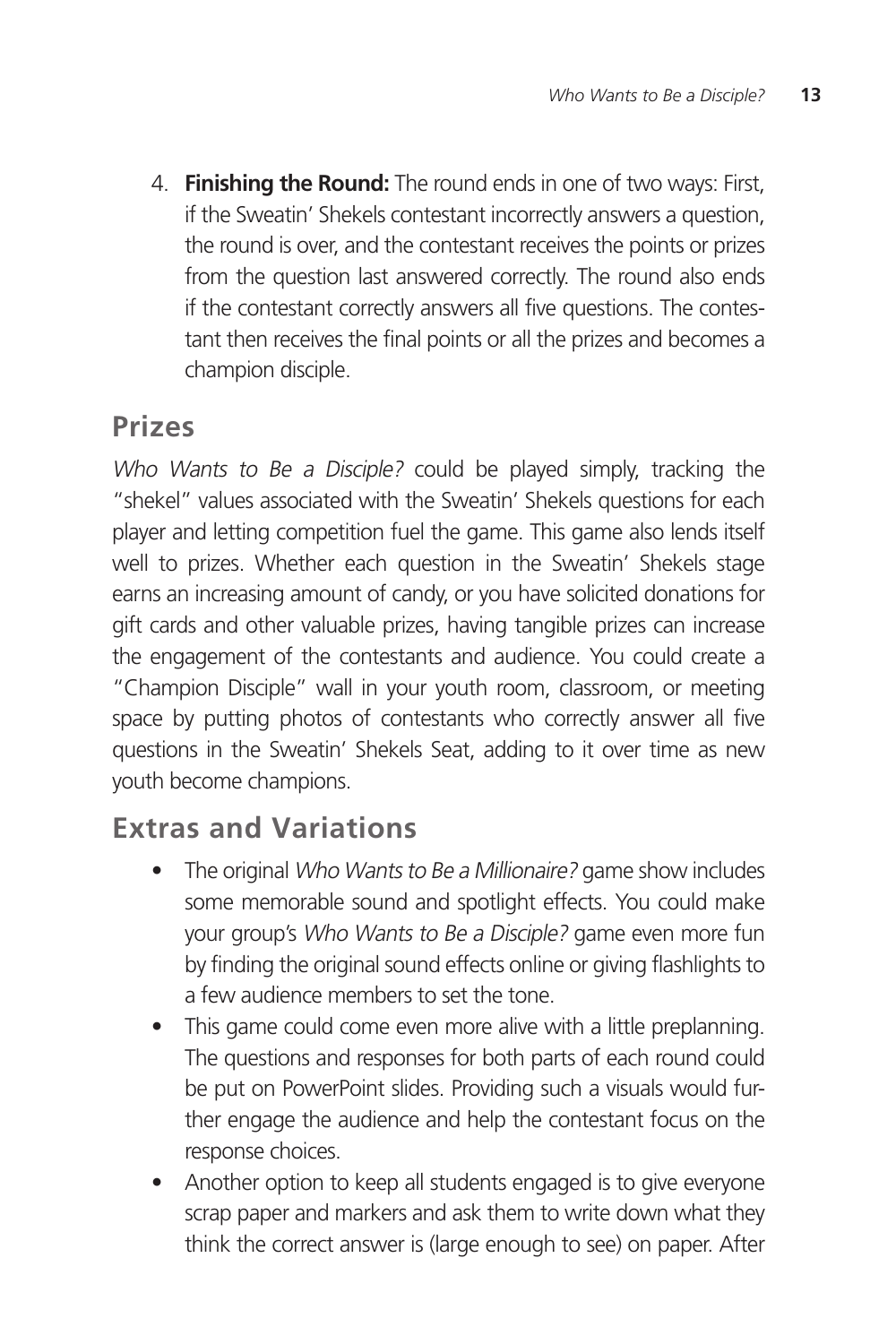the contestant's answer is "locked in," ask the class to hold up their answers. After revealing the correct answer, see how many students got it correct. You could also keep score this way.

• A final idea is to ask all five questions—no matter how many are guessed wrong—and just add up the total value of the shekels won by each correct guess. Remember: the object is to ask and review more questions rather than less in order to cover the material.

## *Who Wants to Be a Disciple?* **Questions and Answers**

**Round 1: Creation**

**Fast-Thinking Question.** Put the following in the order they were created, based on Genesis, chapter 1:

- A. birds
- B. plants
- C. light
- D. people
- Answer. C, B, A, D

Tidbit. The order of the Creation account is no accident. All of creation shares in God's goodness, and humans have a special place in creation. It is God's wisdom that creates this order. Humans, created in the image of God, have the privilege and the responsibility of receiving from God the gift of all creation.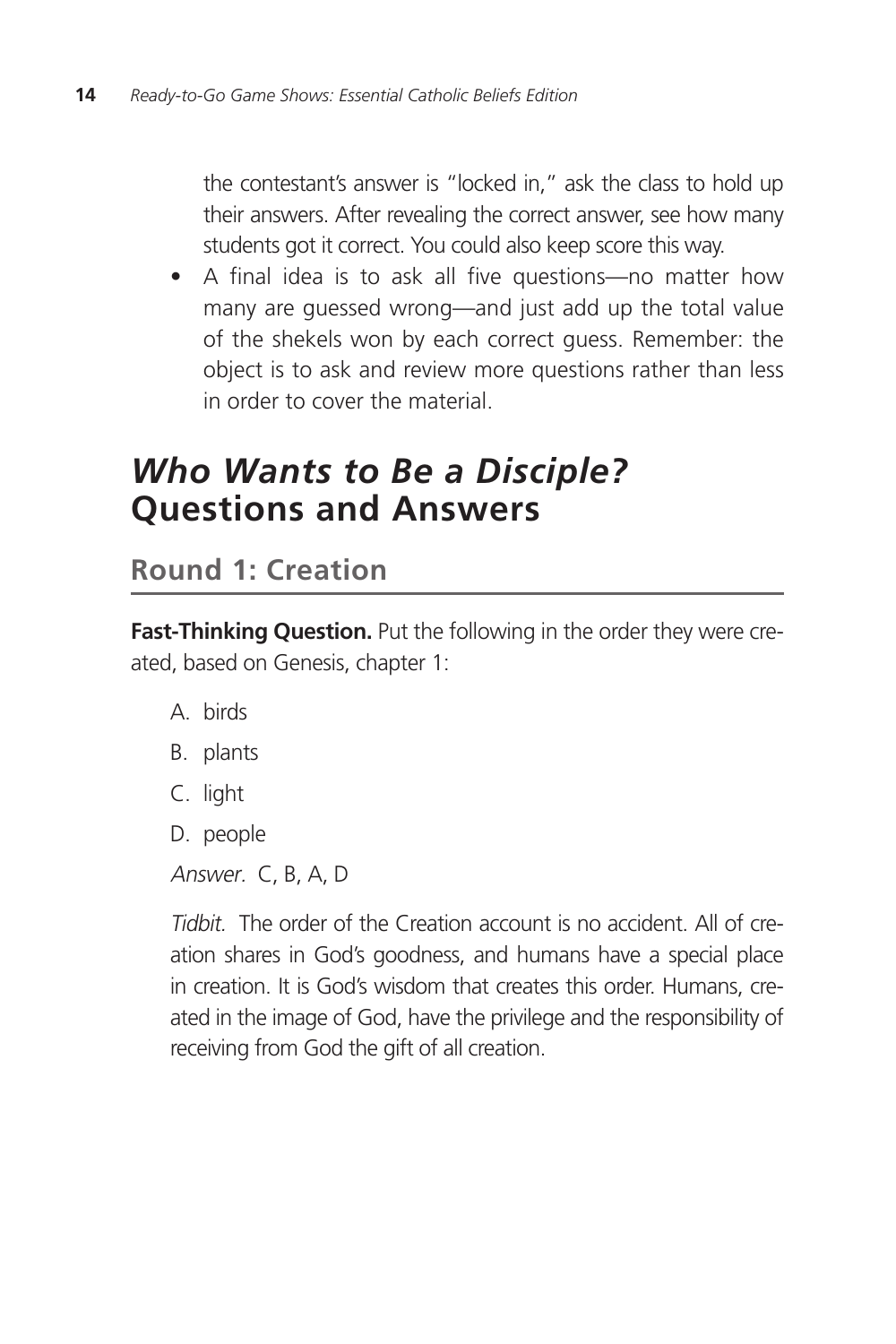**100-Shekel Question.** Humans are a union of body and:

A. mind

B. soul

C. thoughts

D. emotions

Answer. B

Tidbit. Our souls are created by God and are immortal.

**1,000-Shekel Question.** According to Genesis 2:8, the place in which Adam and Eve were created is called:

- A. Bethlehem
- B. the garden at Gethsemane
- C. the Garden of Eden
- D. Golgotha

Answer. C

Tidbit. In Genesis 3:23, God banishes Adam and Eve from the Garden of Eden. This was a physical, concrete illustration of how sin damaged their relationship with God. God was still present with them, but not as intimately as in the Garden of Eden. In the same way, God remains present with us, even though our sins challenge our relationship with him.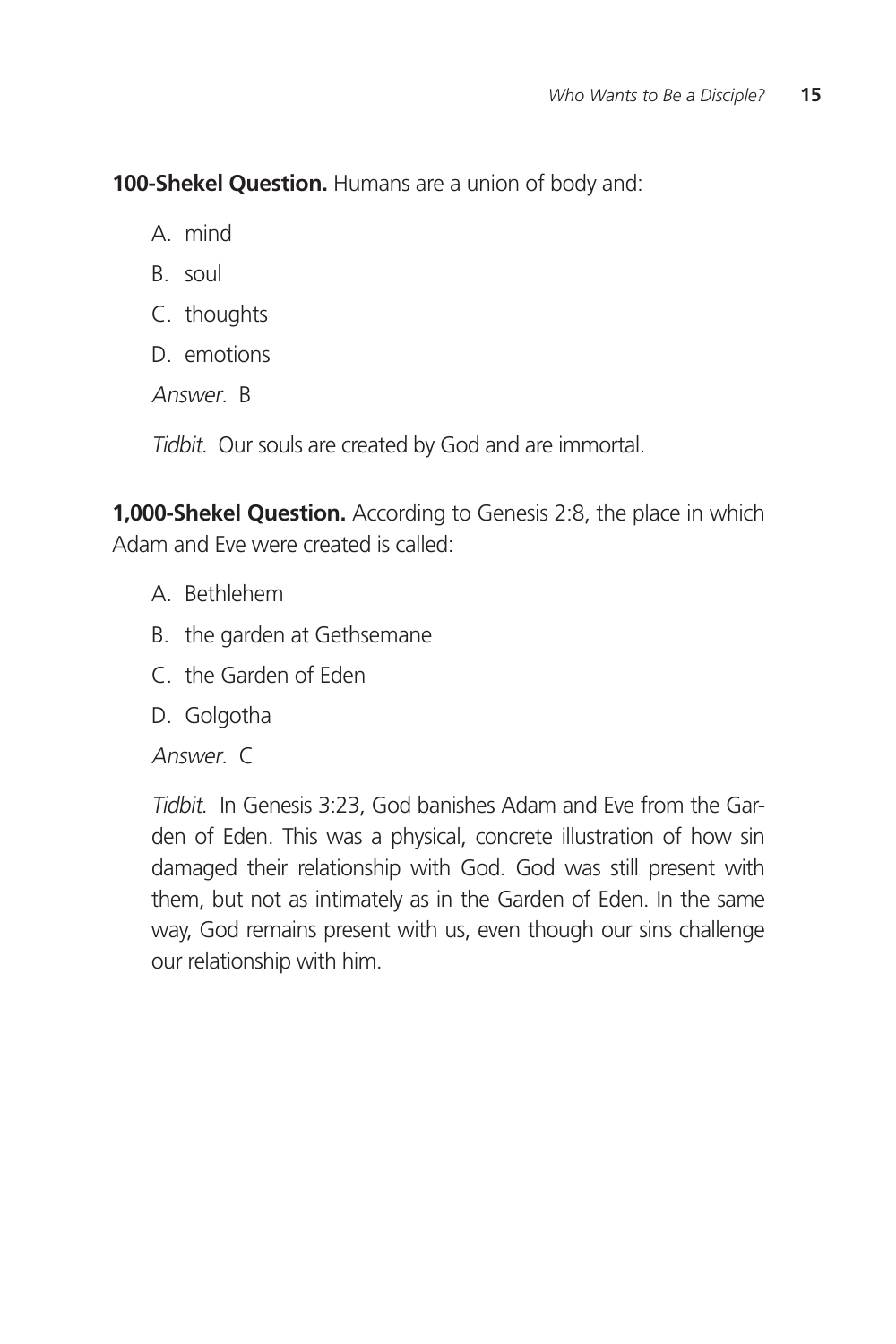**10,000-Shekel Question.** This term refers to Adam and Eve's disobedience, the consequences of which are passed down to all of humanity:

- A. venial sin
- B. firstfruits
- C. Adam's apple
- D. Original Sin

Answer D

Tidbit. Though we often see an apple depicted as the forbidden fruit eaten by Adam and Eve, Genesis 3:6 does not name the type of fruit they ate. The apple might get a bad rap, but it might be completely innocent. In the end, Original Sin is not about the fruit as much as it is about the choice Adam and Eve each made. They chose to follow their own will, although they knew it was opposed to God's will. In doing so, they lost their original holiness. This fallen state of human nature affects all people and is the reason Jesus came to redeem us.

**100,000-Shekel Question.** The fallen angels, led by this creature, were originally good beings that chose to disobey God.

- A. Satan
- B. Judas
- C. Baal
- D. Gabriel
- Answer. A

Tidbit. Sometimes the Devil is spoken of as the opposite of God. However, the Devil is still a creature and doesn't possess the infinite nature of God, who is always greater than the Devil.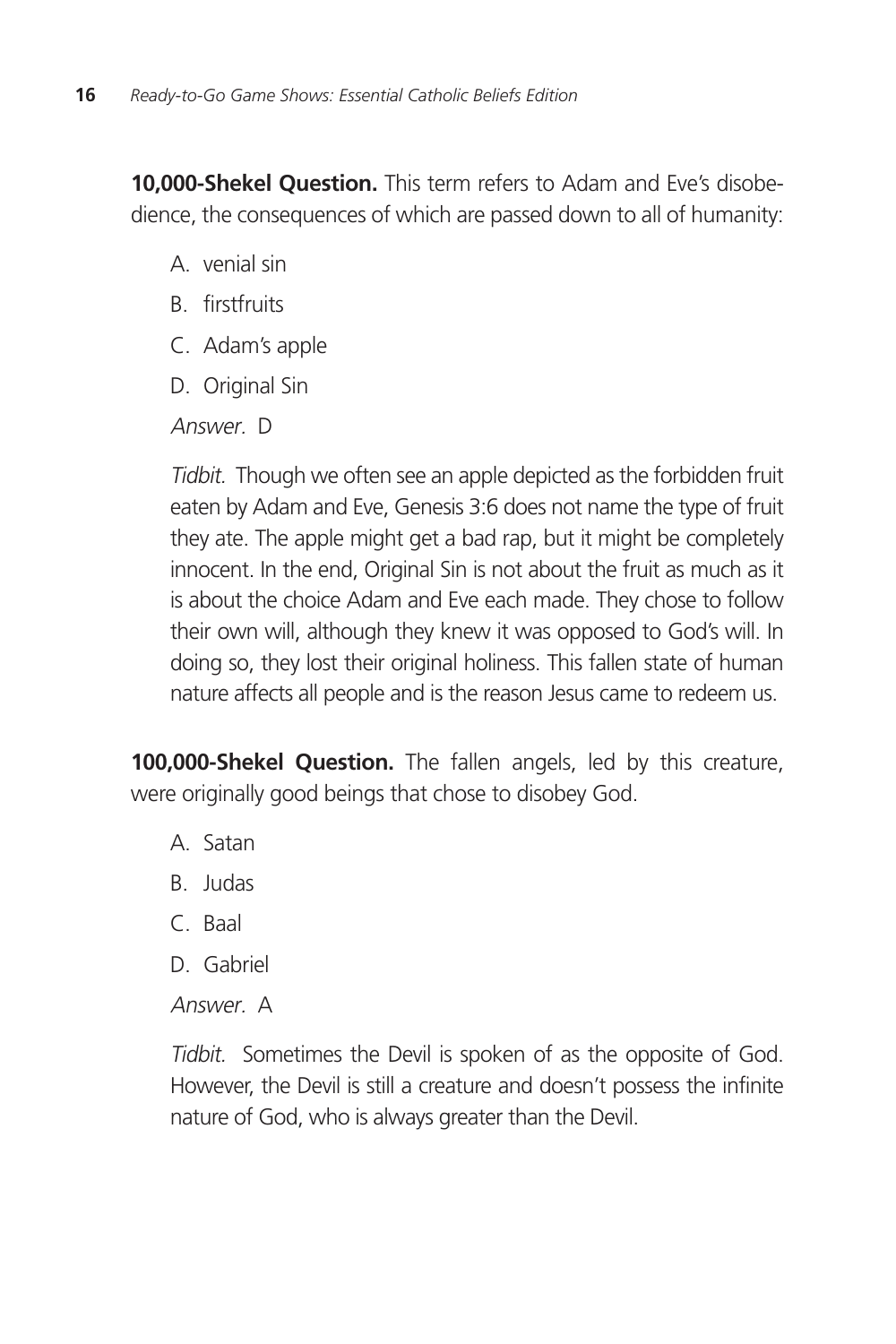**1,000,000-Shekel Question.** This is the tendency toward sin, a result of Adam and Eve's Fall:

- A. concupiscence
- B. Absolution
- C. Consecration
- D. Original Sin

Answer. A

Tidbit. Even though Baptism washes away Original Sin, the temptation to sin remains.

### **Round 2: The Church**

**Fast-Thinking Question.** Put these marks of the Church in the order they are professed in the Nicene Creed:

- A. Catholic
- B. Apostolic
- C. Holy
- D. One
- Answer. D, C, A, B

Tidbit. The four Marks of the Church are essential features of the mission of the Church in the world. Christ, through the Holy Spirit, makes the Church One, Holy, Catholic, and Apostolic.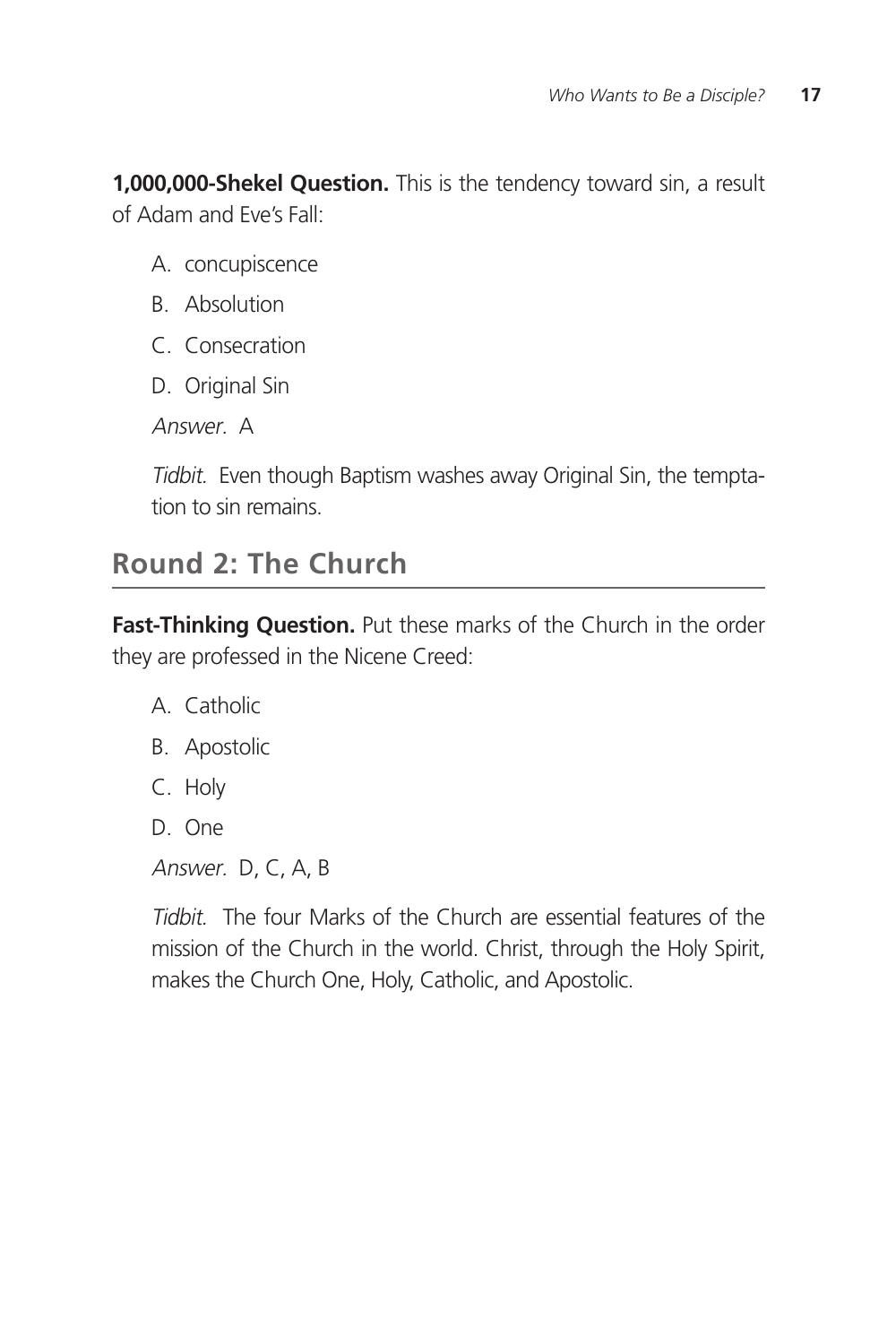**100-Shekel Question.** Which Apostle became the first Pope?

- A. Bartholomew
- B. Matthew
- C. Simon Peter
- D. Andrew

Answer C

Tidbit. Jesus changed Simon's name to Peter, meaning "rock," and declared that Peter was the "rock" on which Jesus would build his Church (see Matthew 16:18–19).

**1,000-Shekel Question.** In John 17:21, Jesus prays for his followers, that they may all be what?

- A. One
- B. Holy
- C. Catholic
- D. Apostolic

Answer. A

Tidbit. In verses 20–21, Jesus indicates that the unity of his followers is an important witness to those who hear his followers preach and share the Good News.

**10,000-Shekel Question.** What is the refusal of submission to the Roman pontiff or of communion with the members of the Church subject to?

- A. schism
- B. heresy
- C. incredulity
- D. apostasy

Answer. A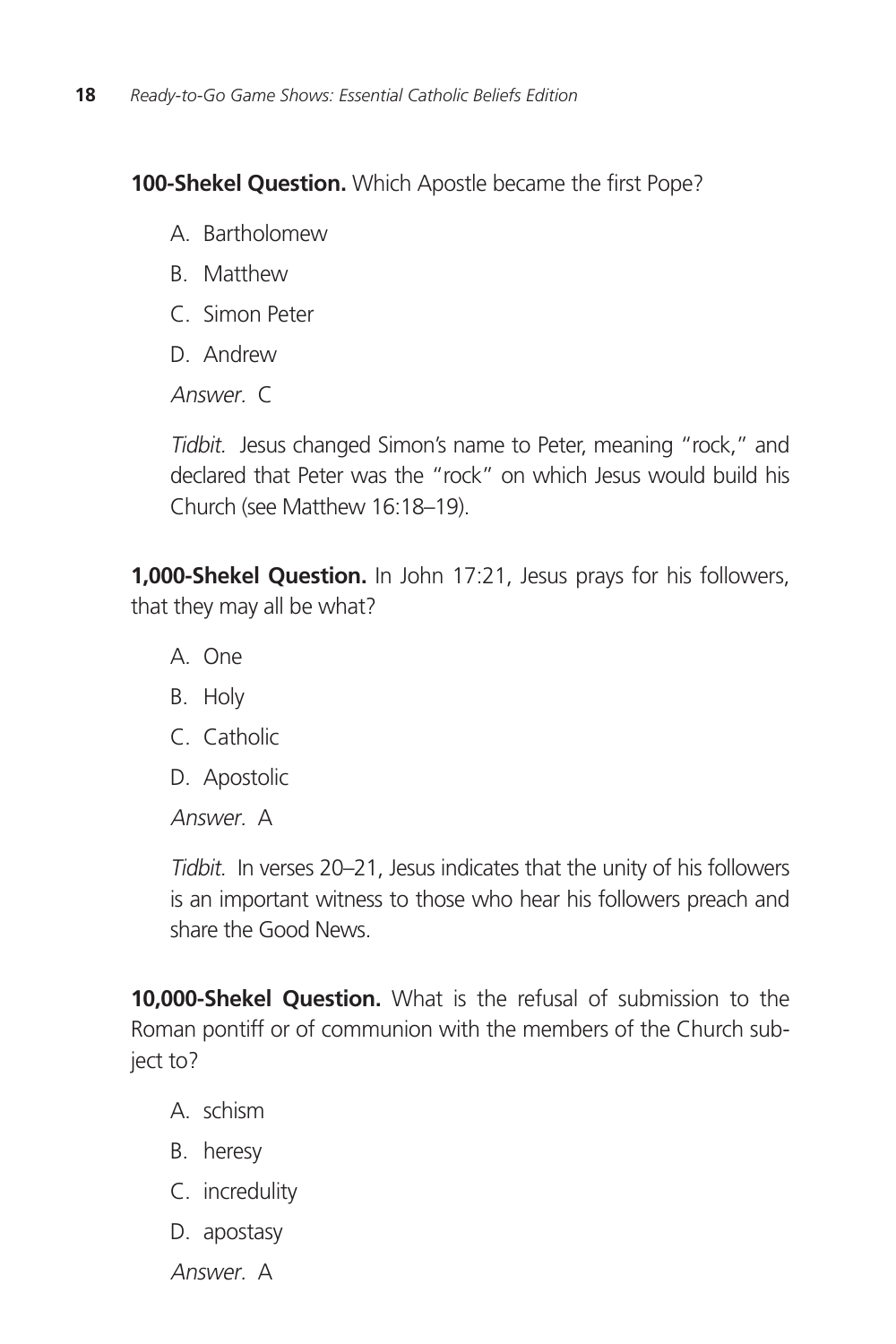Tidbit. Perhaps the most famous schism in the history of the Church is the Great Schism (also called the East-West Schism), which occurred in 1054 and led to the separation of the Eastern Church and the Western Church.

**100,000-Shekel Question.** When the Church proclaims someone as a saint, the Church is declaring that this person lived a life of heroic what?

- A. belief
- B. adventure
- C. action
- D. virtue

Answer D

Tidbit. The official process of naming a person a saint is called canonization.

**1,000,000-Shekel Question.** Because the Church is Catholic, or "universal," she must preach the Gospel to all. This is called what?

- A. The Greatest Commandment
- B. The Missionary Mandate
- C. Sola Scriptura
- D. Ubi Caritas

Answer. B

Tidbit. This Missionary Mandate comes from the final lines of Matthew's Gospel: "Go, therefore, and make disciples of all nations, baptizing them in the name of the Father, and of the Son, and of the holy Spirit, teaching them to observe all that I have commanded you. And behold, I am with you always, until the end of the age" (28:19–20).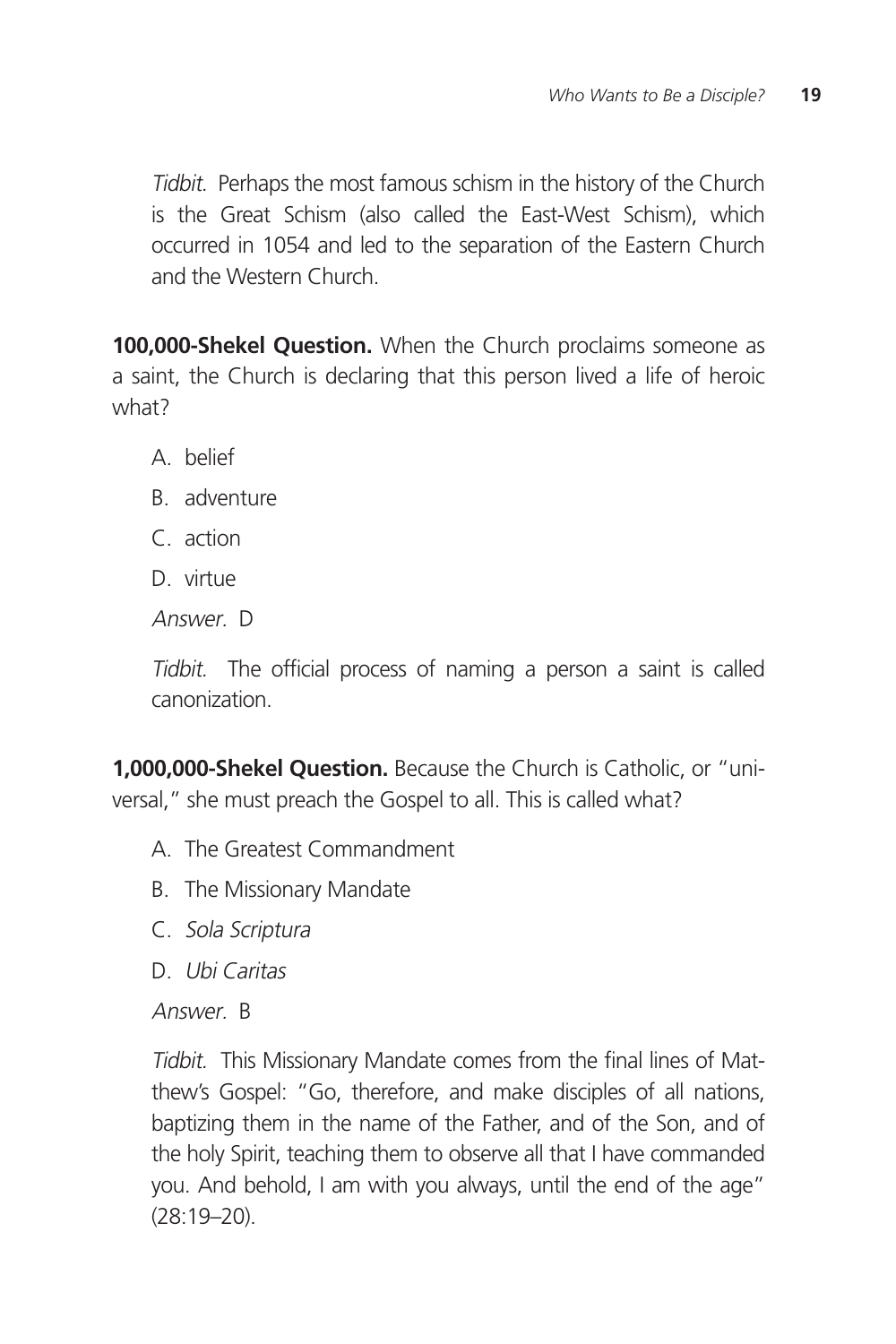### **Round 3: The Bible**

Fast-Thinking Question. Put the following covenant makers in order from first to last:

- A. Moses
- B. Jesus
- C. Noah
- D. Abraham
- Answer. C, D, A, B

Tidbit. A covenant is a solemn, mutual agreement. Through his death and Resurrection, Jesus Christ established this new and everlasting covenant.

**100-Shekel Question.** Which king of Israel was known for defeating a giant?

- A. Ahab
- B. Josiah
- C. Solomon
- D. David

Answer. D

Tidbit. According to 1 Samuel 17:4, Goliath was six and a half feet tall.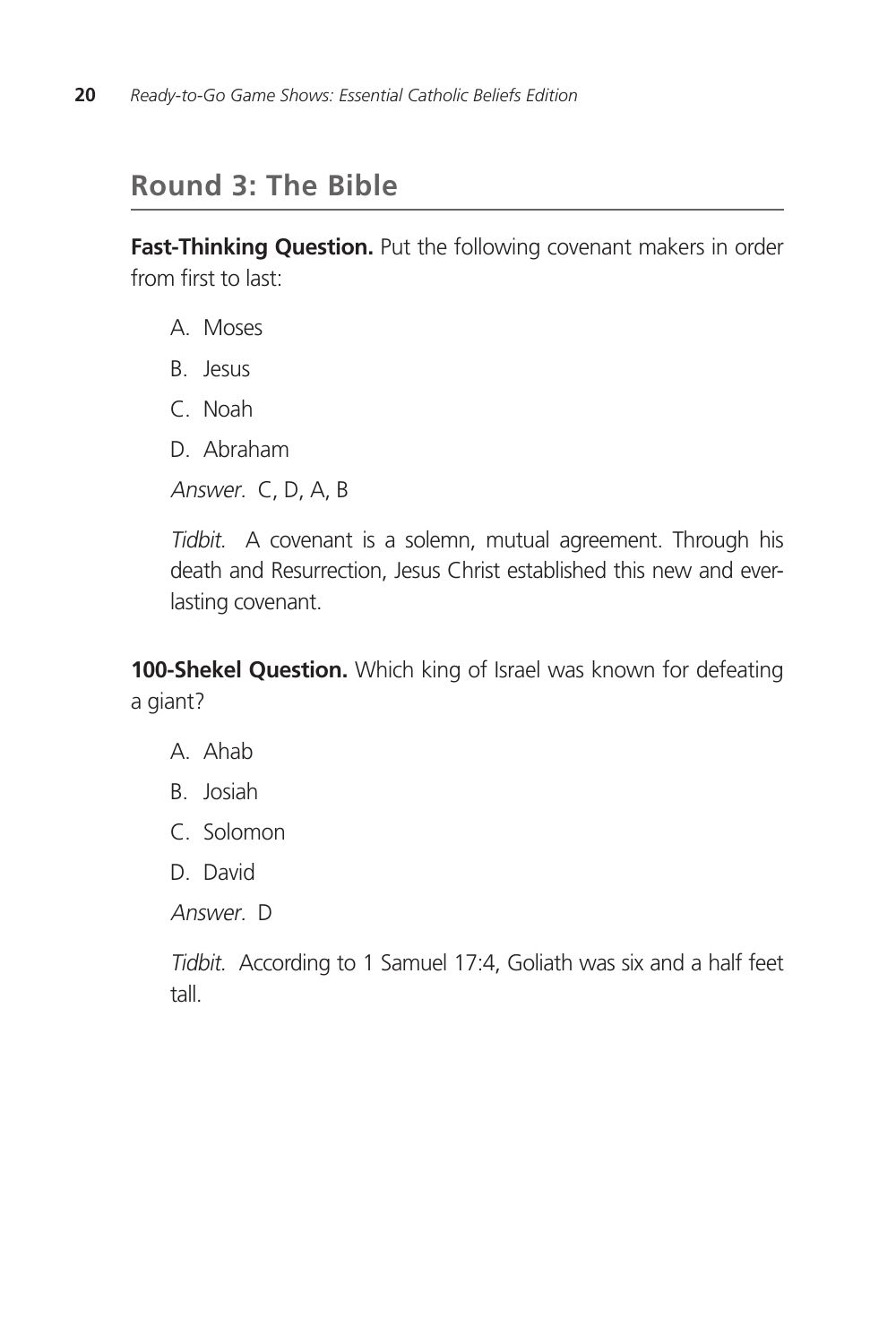**1,000-Shekel Question.** What is the title of the book of the Bible that immediately follows Joshua and describes thirteen leaders from the tribes of Israel?

- A. First Kings
- B. Judges
- C. First Chronicles
- D. Lamentations

Answer. B

Tidbit. In the Book of Judges, the Israelites worshipped false gods, which led them into the power of their enemies. They would cry out to God for help, and God would raise up a judge to lead them in battle against their enemies. There would be peace for a time, until the Israelites would again worship false gods (see Judges 2:10–17).

**10,000-Shekel Question.** Which prophet withstood crashing rocks, an earthquake, and fire before finally hearing the Lord in "a light silent sound" (1 Kings 19:12), sometimes translated as "a whispering wind"?

- A. Elijah
- B. Jeremiah
- C. Elisha
- D. Isaiah

Answer. A

Tidbit. In chapter two of the Second Book of Kings, Elijah is taken in a whirlwind up to Heaven, riding in a fiery chariot.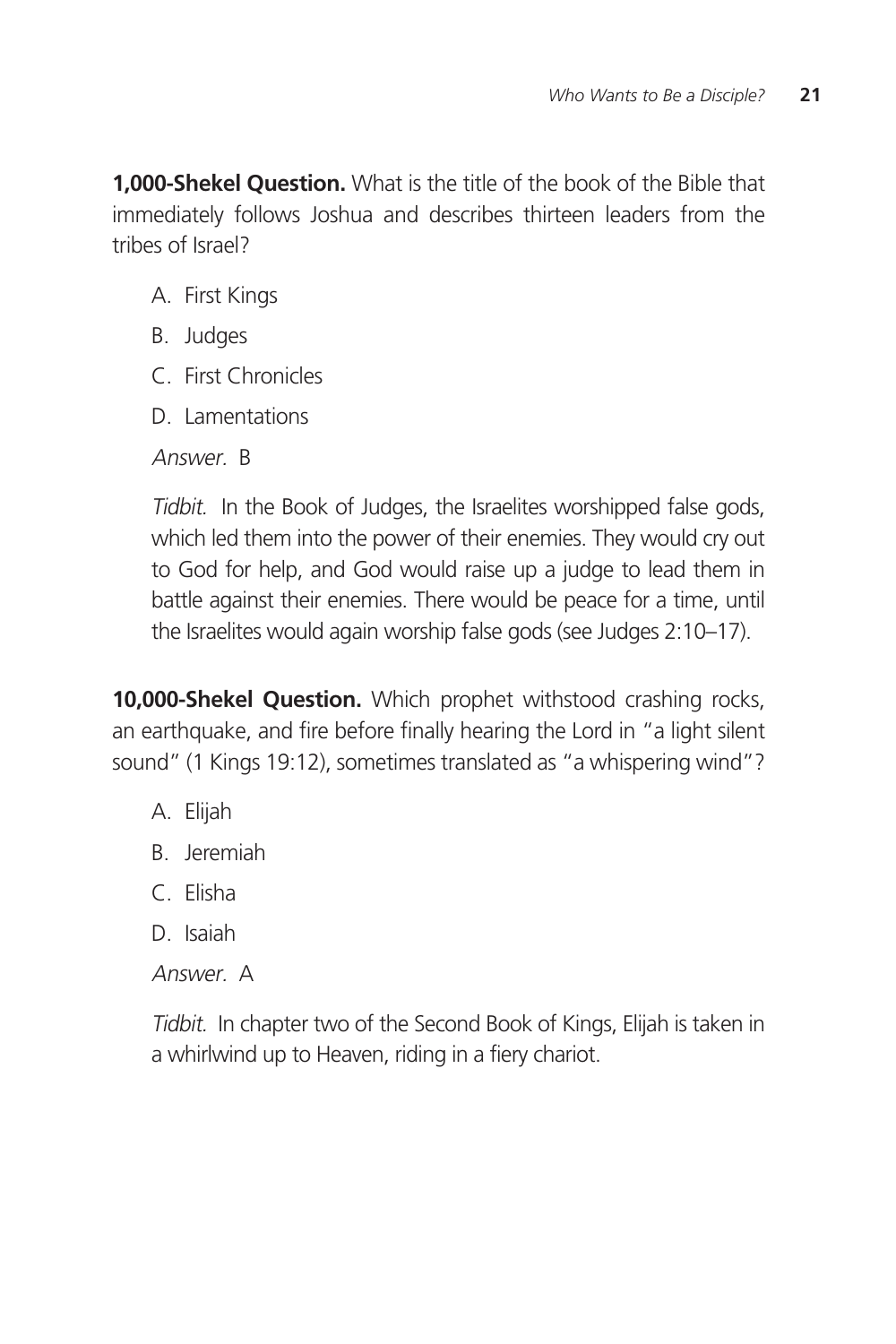**100,000-Shekel Question.** In Isaiah, chapter 53, the "Suffering Servant" is described as being like what animal being led to the slaughter?

A. pig

- B. lamb
- C. goat
- D. ram

Answer R

Tidbit. When John the Baptist sees Jesus approaching and proclaims, "Behold, the Lamb of God" (John 1:29), he is referring to Jesus as a sacrificial lamb, like the Suffering Servant.

**1,000,000-Shekel Question.** Because she said yes at the Annunciation, Mary has been given the title Theotokos, a Greek word meaning what?

- A. Immaculate Mary
- B. Madonna
- C. Mother of God
- D. Cause of Salvation

Answer. C

Tidbit. Elizabeth references this title at the Visitation when she calls Mary "the mother of my Lord" (Luke 1:43).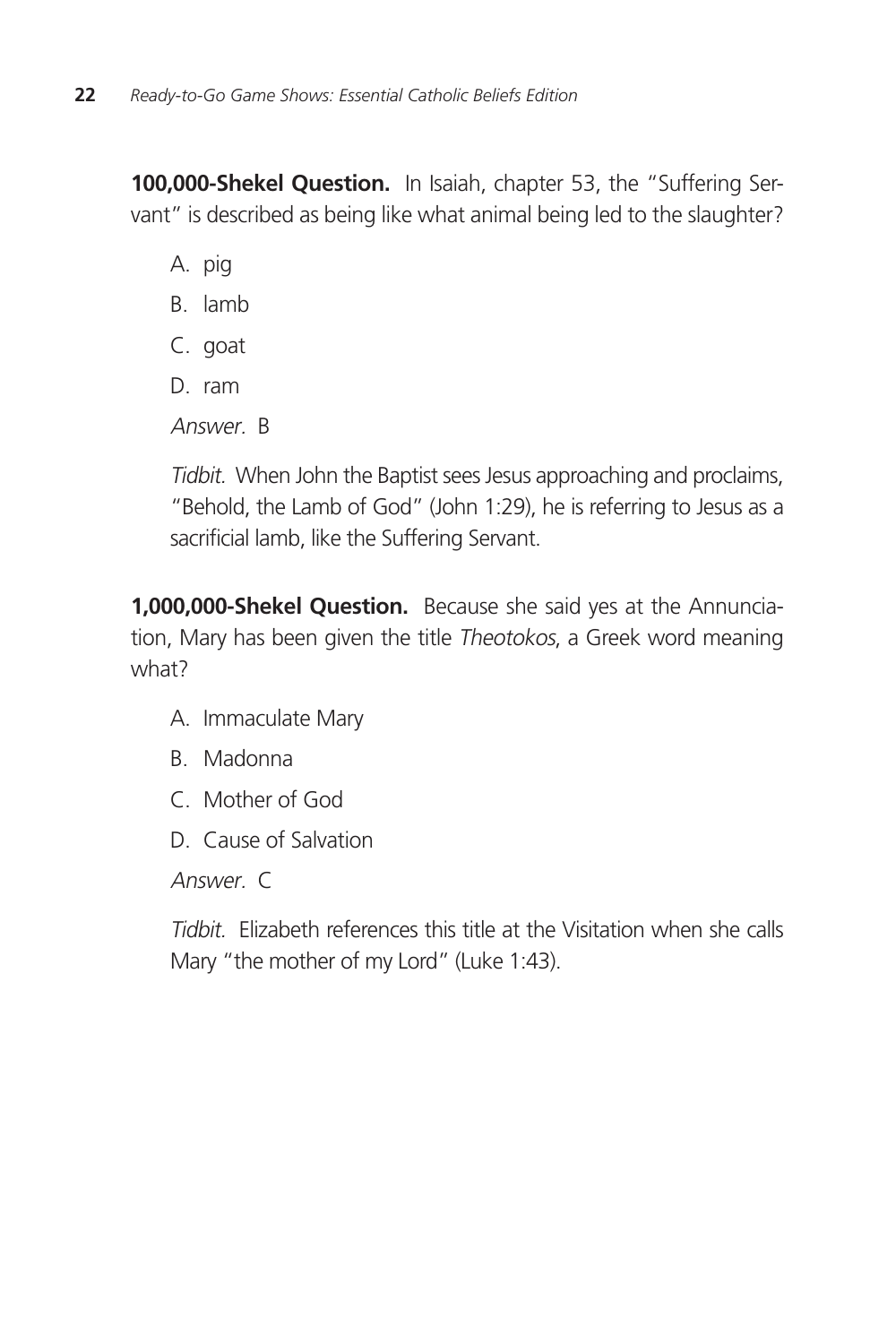### **Round 4: The Early Church**

**Fast-Thinking Question.** Put these events in order:

- A. The Great Commission
- B. Resurrection
- C. Saul's conversion
- D. Pentecost
- Answer. B, A, D, C

Tidbit. The coming of the Holy Spirit at Pentecost began the "age of the Church" (*Catechism of the Catholic Church [CCC*], 1076). In this age, Christ continues to be present to the Church, especially through the Sacraments and the liturgy.

**100-Shekel Question.** Which New Testament author persecuted and killed Christians until encountering the Lord on his way to Damascus (see Acts, chapter 9)?

- A. Jude
- B. Peter
- C. John
- D. Paul (Saul)

Answer. D

Tidbit. Though artwork often pictures Saul (later known as Paul) falling from his horse upon seeing the light, no horse is mentioned in the biblical passage.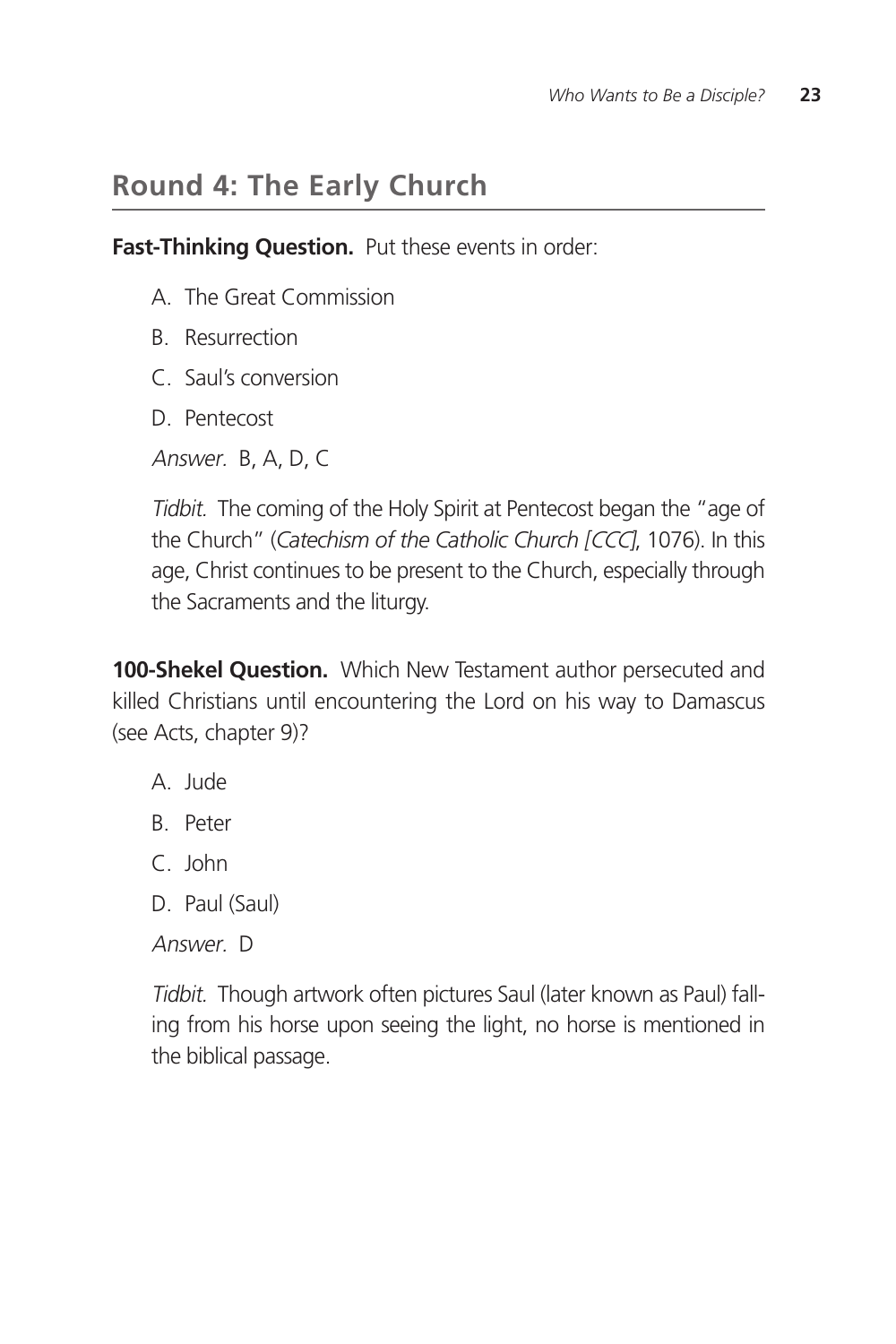#### **1,000-Shekel Question.** Who are the successors of the Apostles?

- A. bishops
- B. cardinals
- C. monsignors
- D. deacons

Answer. A

Tidbit. Bishops, as successors to the Apostles, have an important role in leading the Church as pastors. According to the Catechism, whoever listens to the bishops "is listening to Christ<sup>1</sup>" (862).

**10,000-Shekel Question.** God began the preparation for the Church, the gathering of the People of God, by telling Abraham he would be what?

- A. a royal king
- B. the "rock" on which the Church is built
- C. the father of a great people
- D. a Pharisee

Answer. C

Tidbit. Like many others in the Bible whom God called to important leadership roles, Abram received a name change when God promised him numerous descendants. From then on, he became known as Abraham and his wife, Sarai, became Sarah (see Genesis 17:5–15).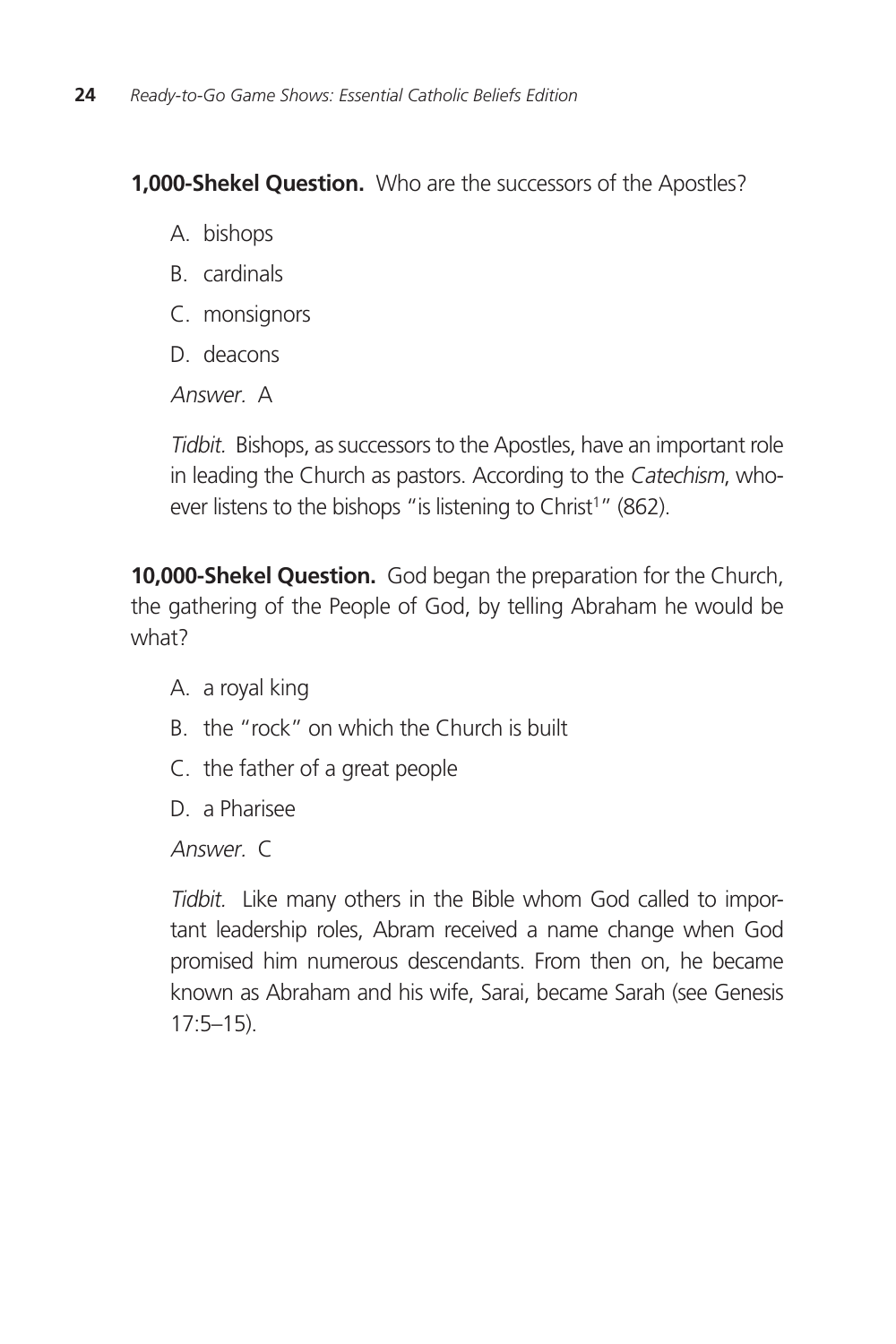**100,000-Shekel Question.** According to the Acts of the Apostles (7:54–60), who was the first Christian martyr?

A. Saul

- B. Stephen
- C. Peter
- D. Mary Magdalene

Answer R

Tidbit. Saint Stephen was among the first deacons in the Church, who were chosen to pray and to serve the poor widows (see Acts 6:5). Saint Stephen died by stoning, and his last act of faith was to pray for those who were killing him.

**1,000,000-Shekel Question.** On this day, the Holy Trinity was fully revealed and the world entered the "time of the Church" (CCC, 732).

- A. Easter
- B. Christmas
- C. Pentecost
- D. Passover

Answer. C

Tidbit. At Pentecost, the Kingdom announced by Christ was opened to those who believed in him, which is why Pentecost is sometimes referred to as the birthday of the Church.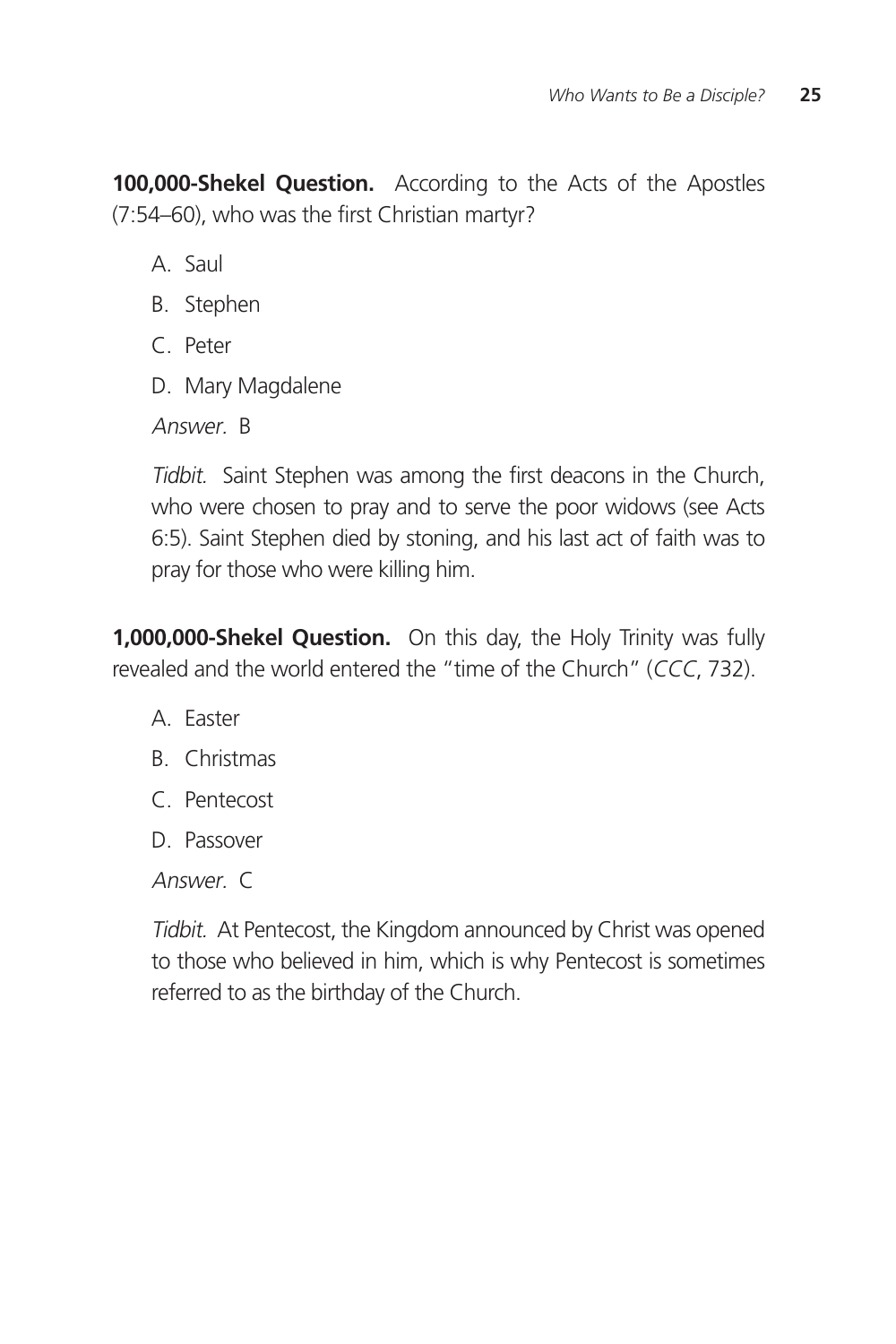### **Round 5: The Life and Teachings of Jesus**

Fast-Thinking Question. Put the following events from Mary's life in order, first to last:

- A. Annunciation
- B. Presentation of the Lord
- C. Nativity
- D. Visitation

Answer. A, D, C, B

Tidbit. Along with "Finding Jesus in the Temple," these make up the Joyful Mysteries of the Rosary.

**100-Shekel Question.** In the Parable of the Sower (see Mark 4:1-20), which seed represents those who hear and accept the word?

- A. seed sown on thorns
- B. seed sown on rocky ground
- C. seed sown on rich soil
- D. seed sown on the path

Answer. C

Tidbit. In Mark 4:20, Jesus says those who are like the seed sown on rich soil, those who hear and accept the Word, will bear fruit as much as a hundredfold.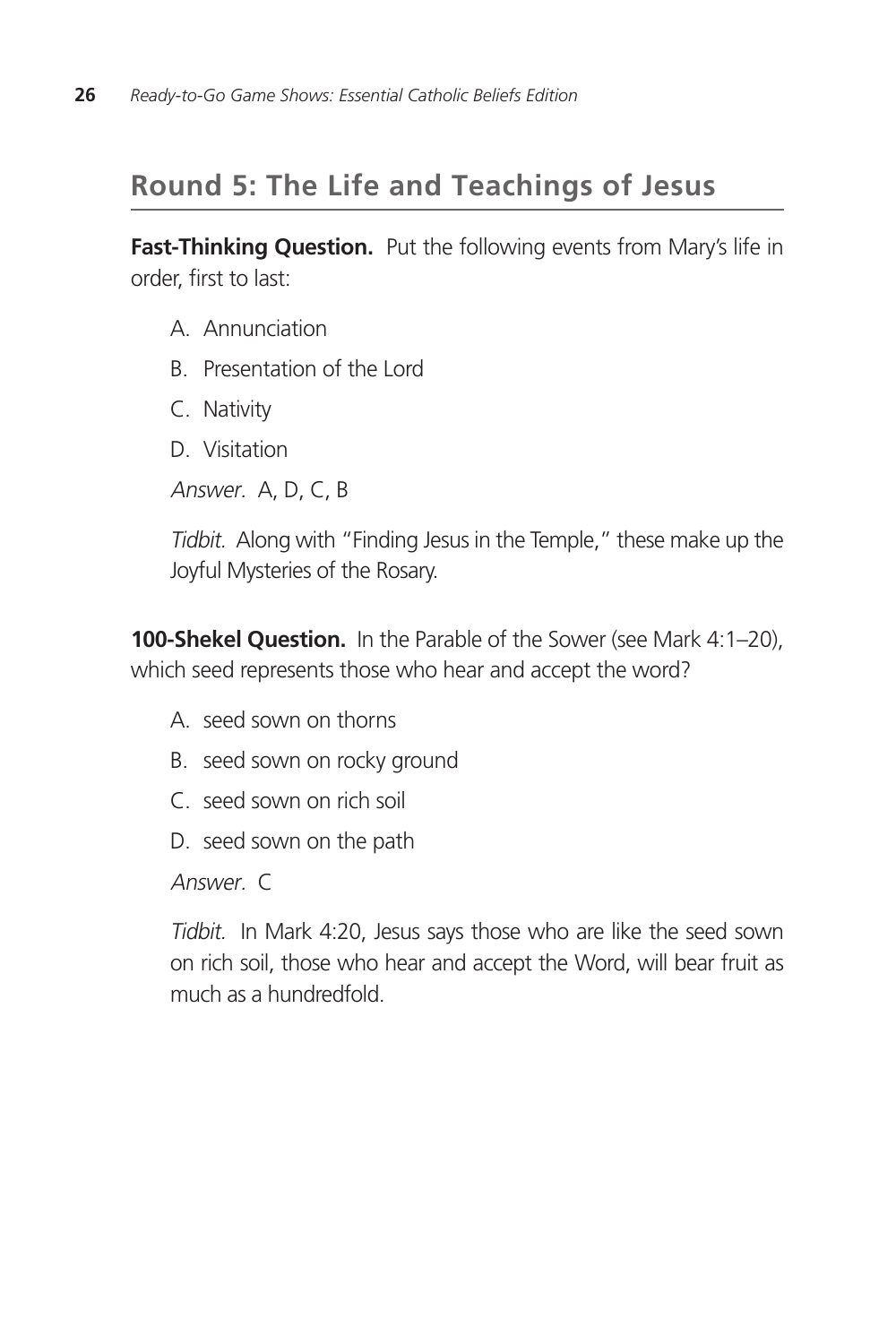**1,000-Shekel Question.** According to Matthew, chapter 17, which disciple did not witness the Transfiguration?

- A. Andrew
- B. John
- C. James
- D. Peter

Answer A

Tidbit. When Jesus was transfigured, Moses and Elijah appeared. Representing the Law and the Prophets, they revealed that Jesus was the Messiah and that he would suffer.

**10,000-Shekel Question.** According to Matthew, chapter 4, which of the following was not one of the temptations Jesus faced in the desert?

- A. jumping from a cliff and the angels catching him
- B. gaining wealth by turning the sand into gold coins
- C. turning stones to bread because he was hungry
- D. gaining power over the world by worshipping the Devil

Answer. B

Tidbit. Jesus faced the temptations after spending forty days in the desert. Deuteronomy 8:2 explains that Israel had spent forty years in the desert being tested by God.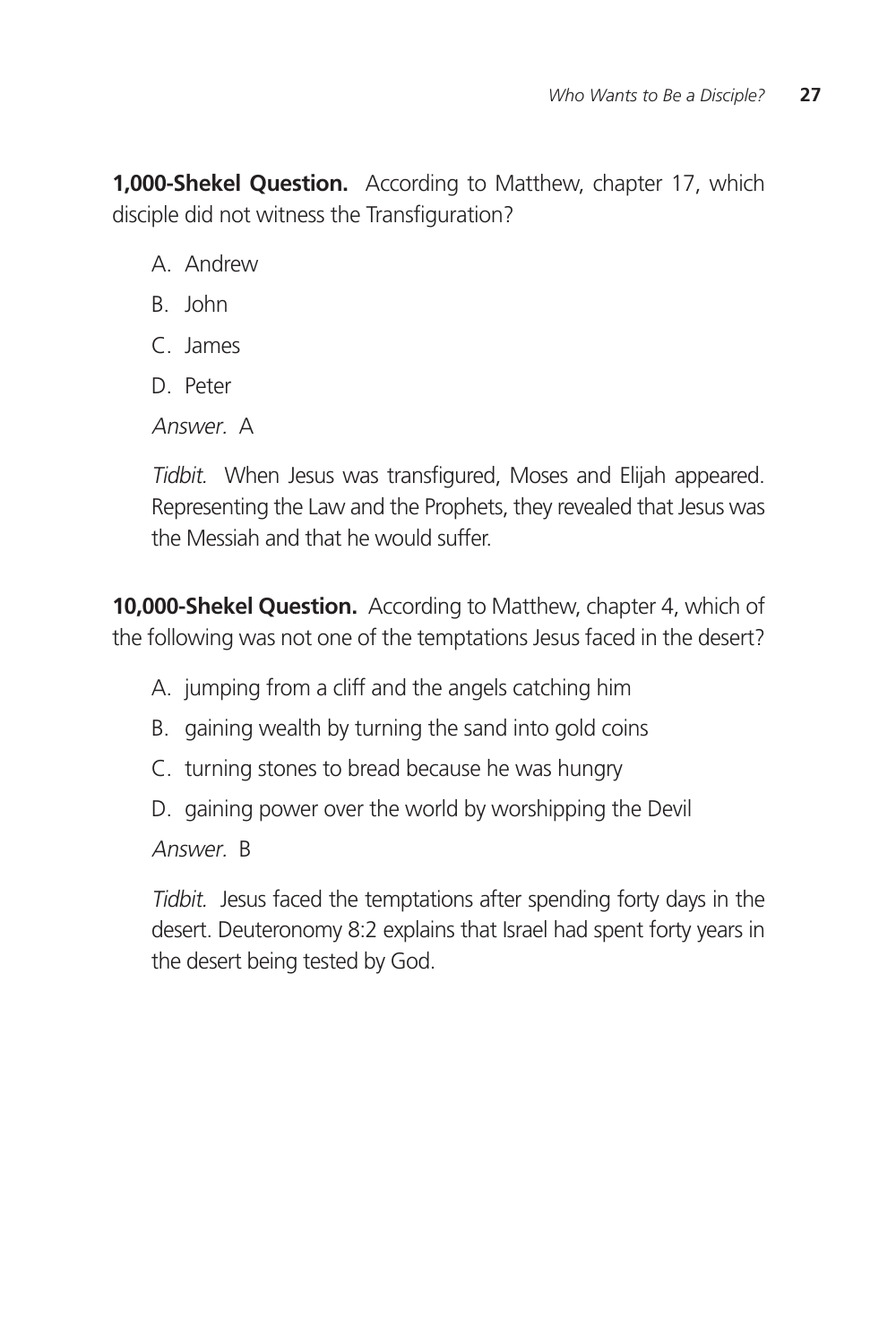**100,000-Shekel Question.** In the Nicene Creed, we profess belief in the Incarnation, that "the Word became flesh," as John 1:14 puts it. Which of the following is not a reason that Jesus took on a human nature?

- A. to give up his divine nature and be only human
- B. so we can know God's love
- C. so we can share in Christ's divinity
- D. to be our model of holiness

Answer. A

Tidbit. The Son of God also took on a human nature to "save us by reconciling us with God" (CCC, 457) because God loves us.

**1,000,000-Shekel Question.** According to Luke 20:27, which group denied that there is a resurrection?

- A. scribes
- B. Pharisees
- C. high priests
- D. Sadducees

Answer. D

Tidbit. The Sadducees also did not believe in angels or spirits (see Acts 23:8).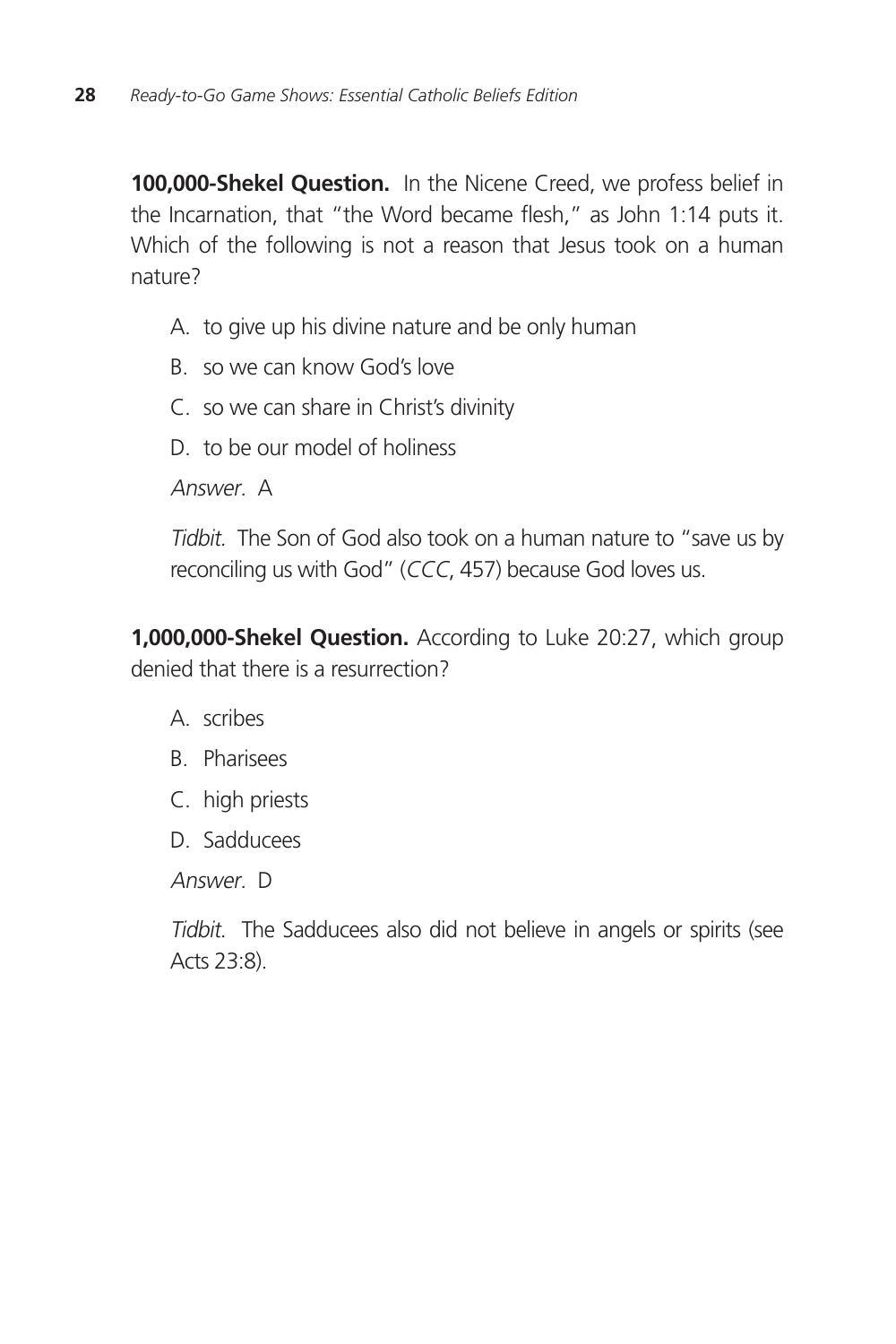### **Round 6: The Church and Liturgy**

**Fast-Thinking Question.** Put these seasons in liturgical order:

- A. Advent
- B. Easter
- C. Lent
- D. Christmas
- Answer. A, D, C, B

Tidbit. The Liturgical Year is a cycle of seasons. Throughout the different seasons, the Church celebrates the birth, life, death, and Resurrection of Jesus Christ.

**100-Shekel Question.** This is known as the "domestic church" (CCC, 1655).

- A. a diocese or archdiocese
- B. the family
- C. the United States of America

D. a parish

Answer. B

Tidbit. The home is the first "school" (CCC, 1657) of faith.

**1,000-Shekel Question.** What is the term for the teaching office of the Church?

- A. Magisterium
- B. Parochial Vicar
- C. Institution
- D. Principal

Answer. A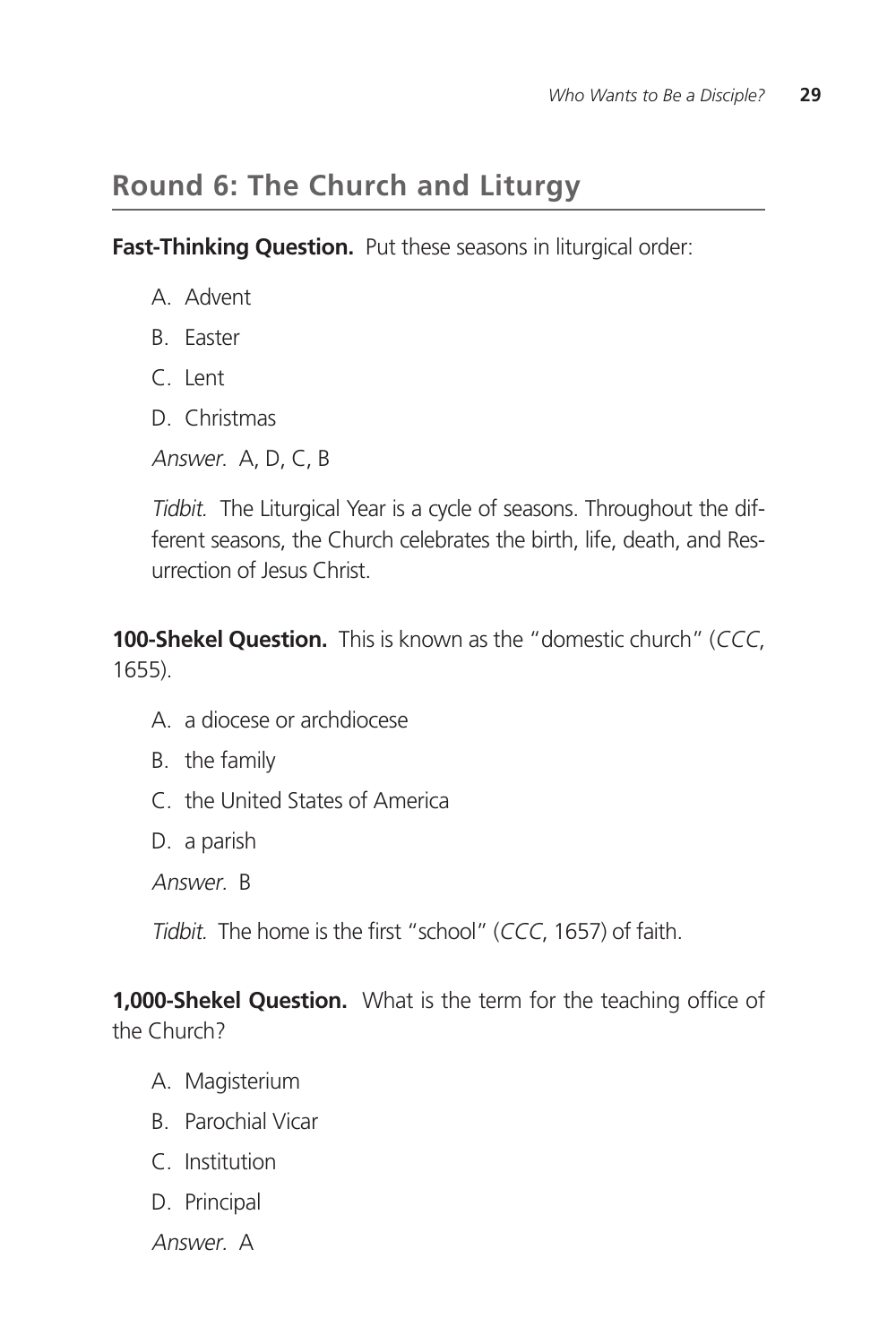Tidbit. The bishops, in communion with the Pope, are entrusted with interpreting the Word and Sacred Tradition.

**10,000-Shekel Question.** What is a "local church" or "particular church" called?

- A. a parish
- B. a prayer group
- C. a diocese
- D. a community

Answer. C

Tidbit. A diocese is made up of the Christian faithful, united in faith and Sacraments with their bishop.

**100,000-Shekel Question.** When the Pope proclaims a doctrine related to faith and morals, it is free from error and called what?

- A. infallible
- B. imperfect
- C. unassailable
- D. incalculable

Answer. A

Tidbit. A teaching on faith and morals is also considered infallible when all the bishops, united with the Pope, teach it in regular teaching or when gathered together in an Ecumenical Council. An example of an infallible teaching is the doctrine of the Immaculate Conception.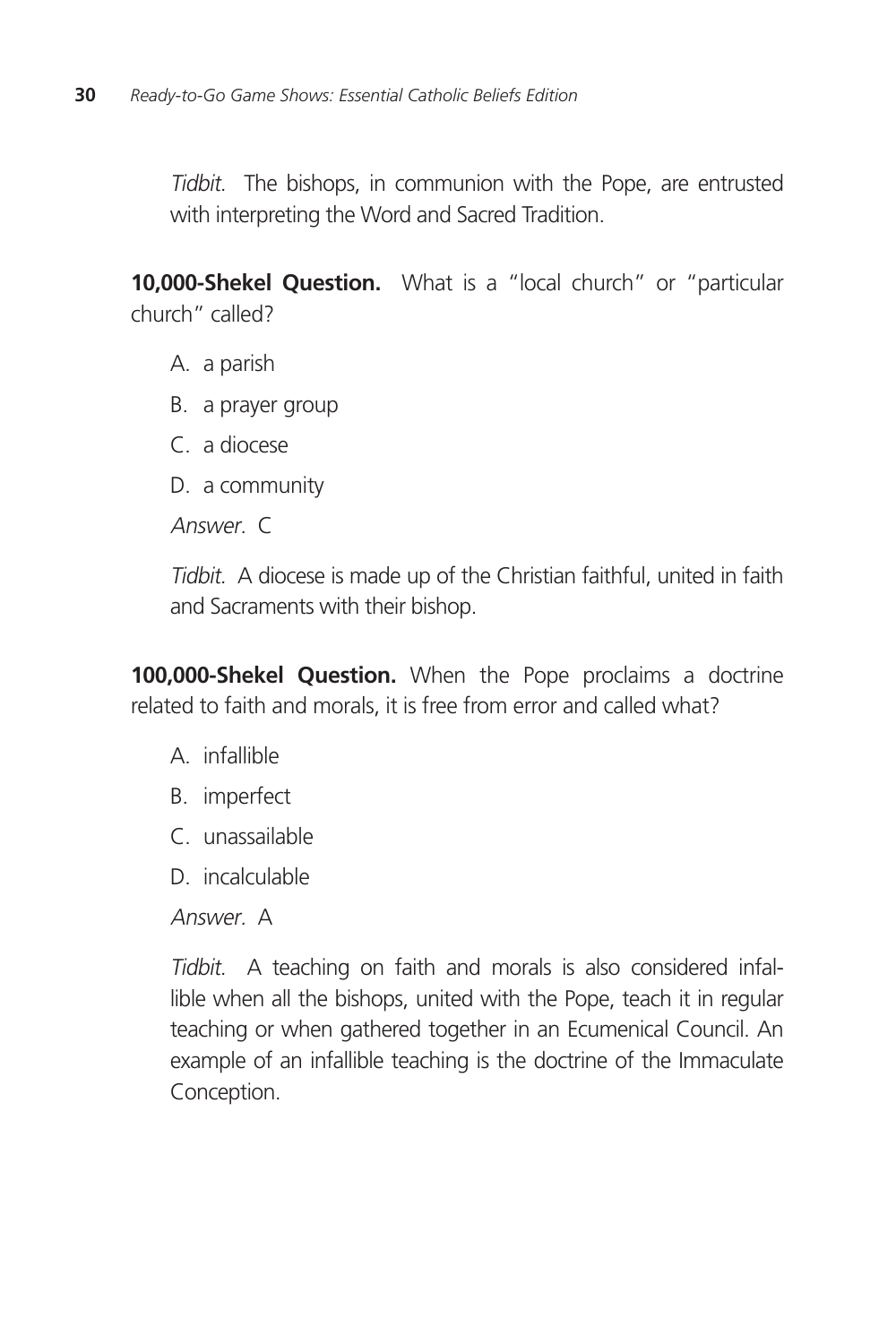**1,000,000-Shekel Question.** Which of the following is not a description of the power that the bishops exercise in the name of Christ?

- A. proper
- B. ordinary
- C. immediate
- D. universal

Answer D

Tidbit. A bishop must always exercise authority "in communion with the whole Church under the guidance of the Pope" (CCC, 895). Bishops have authority in their own dioceses, but that authority must be exercised in unity with the whole Church.

### **Round 7: Discipleship**

**Fast-Thinking Question.** Put the following events from Jesus' life in order, from first to last:

- A. death
- B. Ascension
- C. Resurrection
- D. Baptism

Answer. D, A, C, B

Tidbit. Jesus' public life began when he was baptized by John in the Jordan River. It is through Christ's Passion, death, Resurrection, and Ascension that his work of redemption is accomplished.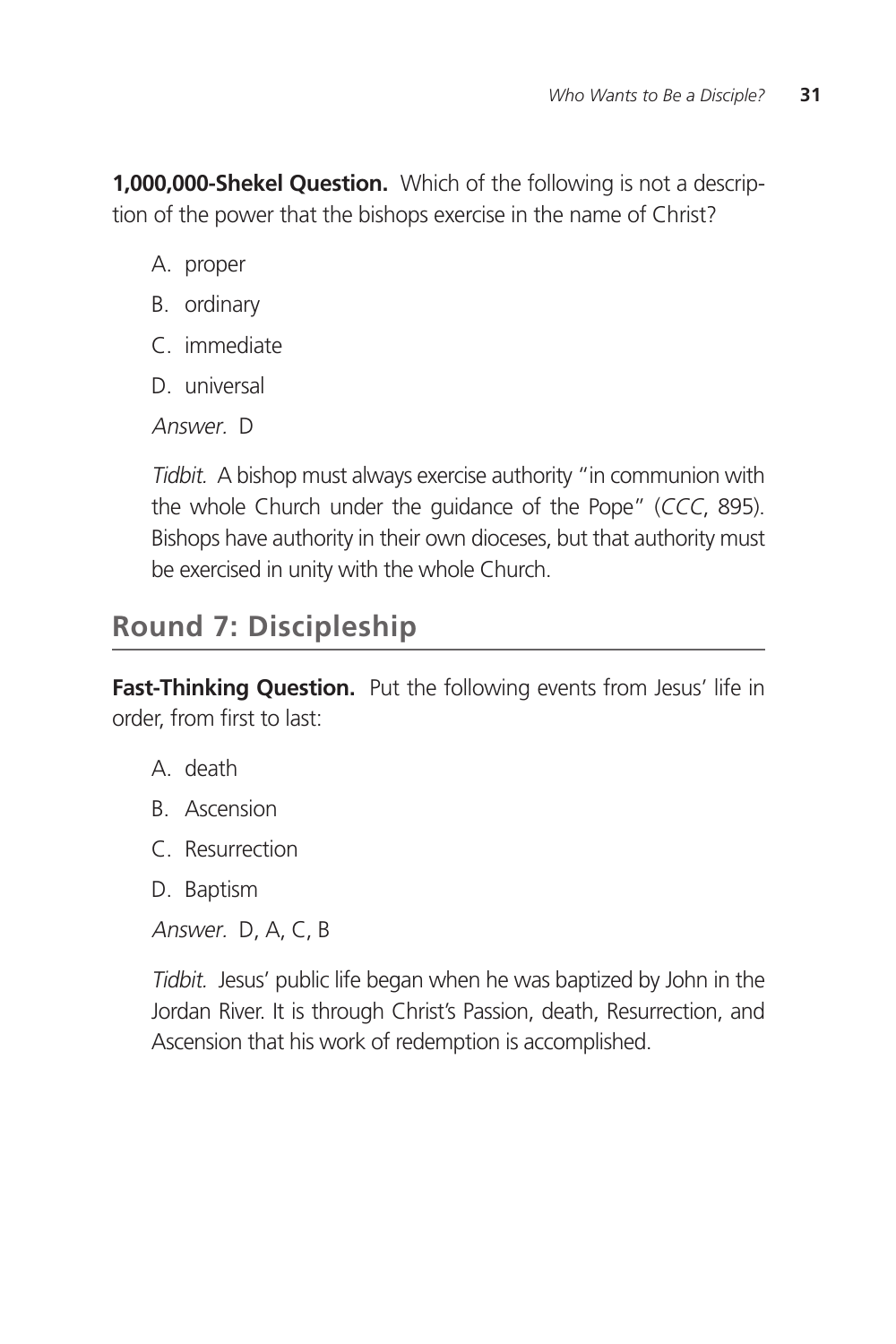**100-Shekel Question.** All Christians are called to this.

- A. mysticism
- B. merit
- C. consecrated life
- D. holiness

Answer. D

Tidbit. All people are called to seek, know, and love God, and to live together in the unity of God's family.

**1,000-Shekel Question.** Which of the following is not one of the Corporal Works of Mercy?

- A. Bury the dead.
- B. Feed the hungry.
- C. Bear wrongs patiently.
- D. Help the imprisoned.

Answer. C

Tidbit. There are seven Corporal Works of Mercy and seven Spiritual Works of Mercy. The seven Corporal Works of Mercy are to feed the hungry, give drink to the thirsty, shelter the homeless, clothe the naked, care for the sick, help the imprisoned, and bury the dead. "Bear wrongs patiently" is one of the Spiritual Works of Mercy.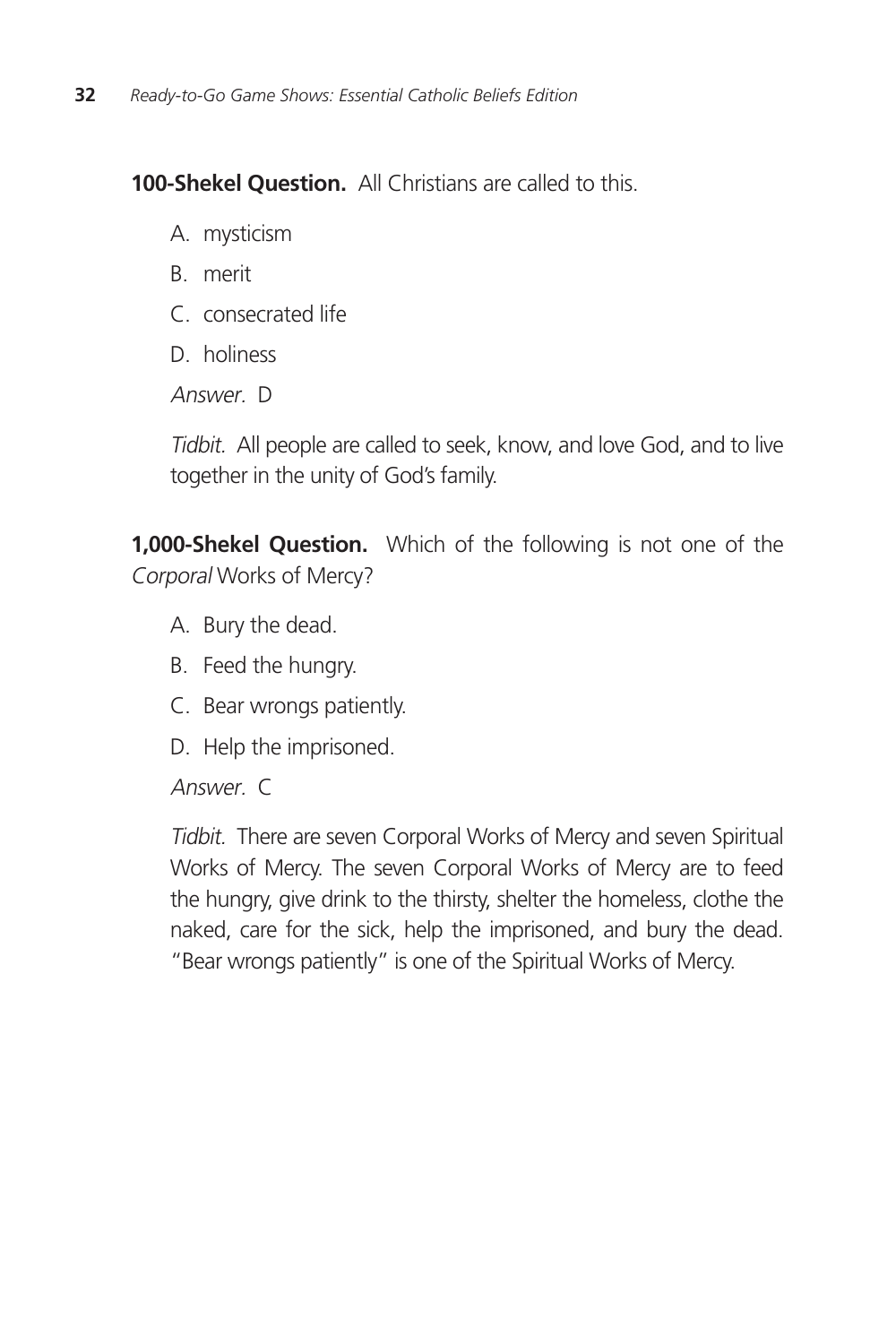**10,000-Shekel Question.** A disciple of Christ not only keeps the faith and lives by faith but also does this:

- A. professes the faith
- B. hides the faith
- C. writes down the faith
- D. changes the faith

Answer A

Tidbit. We follow Christ's example in this when we witness to the truth, even though it is difficult.

**100,000-Shekel Question.** Which of the following is not true about death?

- A. It is a consequence of sin.
- B. It is the end of earthly life.
- C. It is transformed by Christ.
- D. It is the end of the life of the soul.

Answer. D

Tidbit. Death is the separation of the soul from the body. Our bodies will be reunited with our souls on the day of the resurrection of the dead.

**1,000,000-Shekel Question.** Which of the following is not something the Catechism says is necessary to hear when following the voice of one's own conscience?

- A. self-examination
- B. occupation
- C. reflection
- D. introspection

Answer. B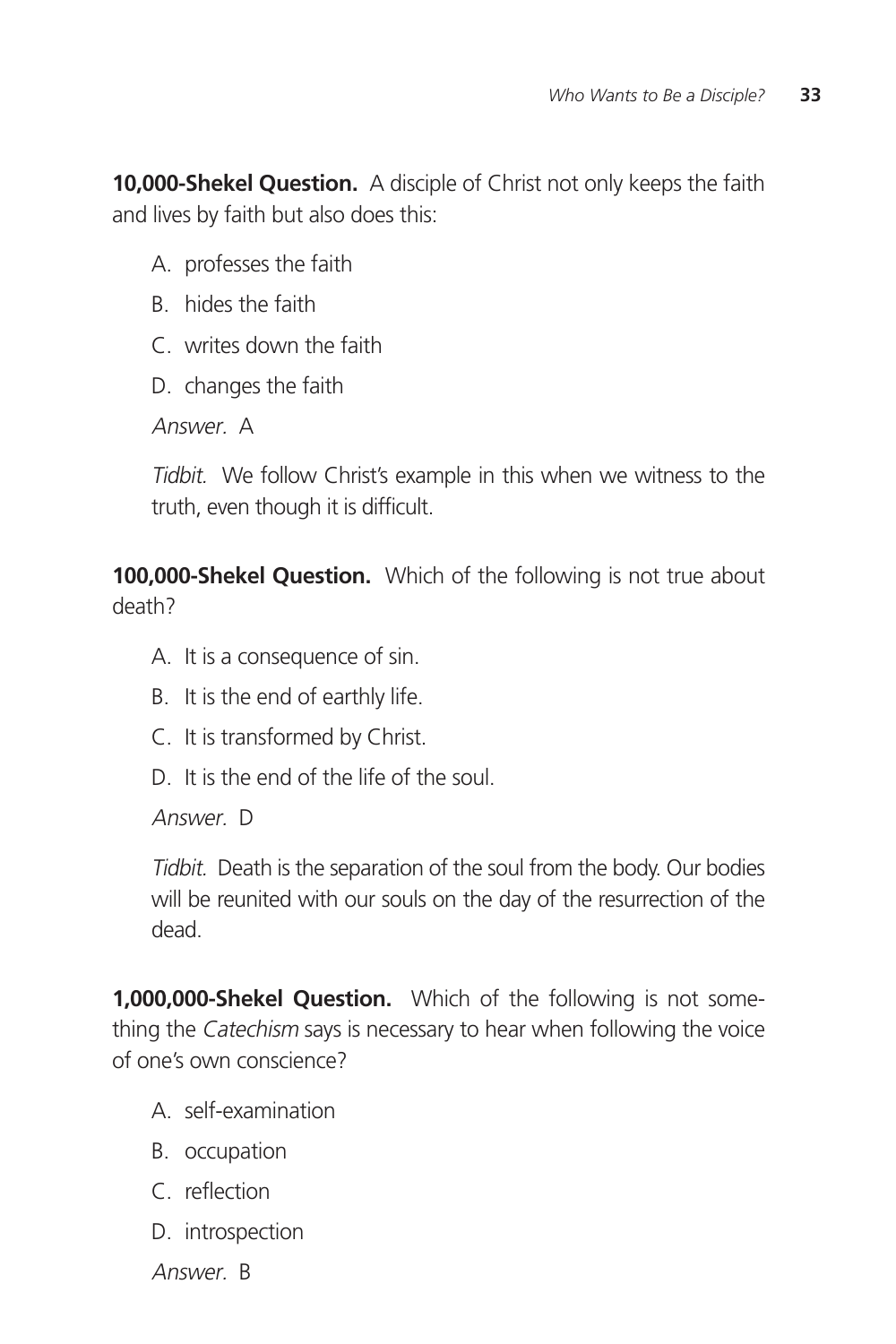Tidbit. The Catechism explains that people need to be "present" (1779) to their own self, which takes effort when life is full of distractions. The Catechism uses the term interiority to help explain how we must be willing and able to follow our own conscience.

### **Round 8: The Church in the World**

**Fast-Thinking Question.** Put these Church Councils in order from first to last:

- A. First Council of Nicaea
- B. Council of Trent
- C. Council of Jerusalem
- D. Second Vatican Council

Answer. C, A, B, D

Tidbit. These are Ecumenical Councils, during which all the bishops from around the world gather as the College of Bishops, usually called together for a specific purpose by the Pope.

**100-Shekel Question.** This day is called the Feast of Feasts, the most important celebration of our Liturgical Year.

- A. Feast of the Immaculate Conception
- B. Christ the King
- C. Easter
- D. Christmas

Answer. C

Tidbit. In the Easter Triduum, we celebrate Christ's triumph over death and the means of our salvation.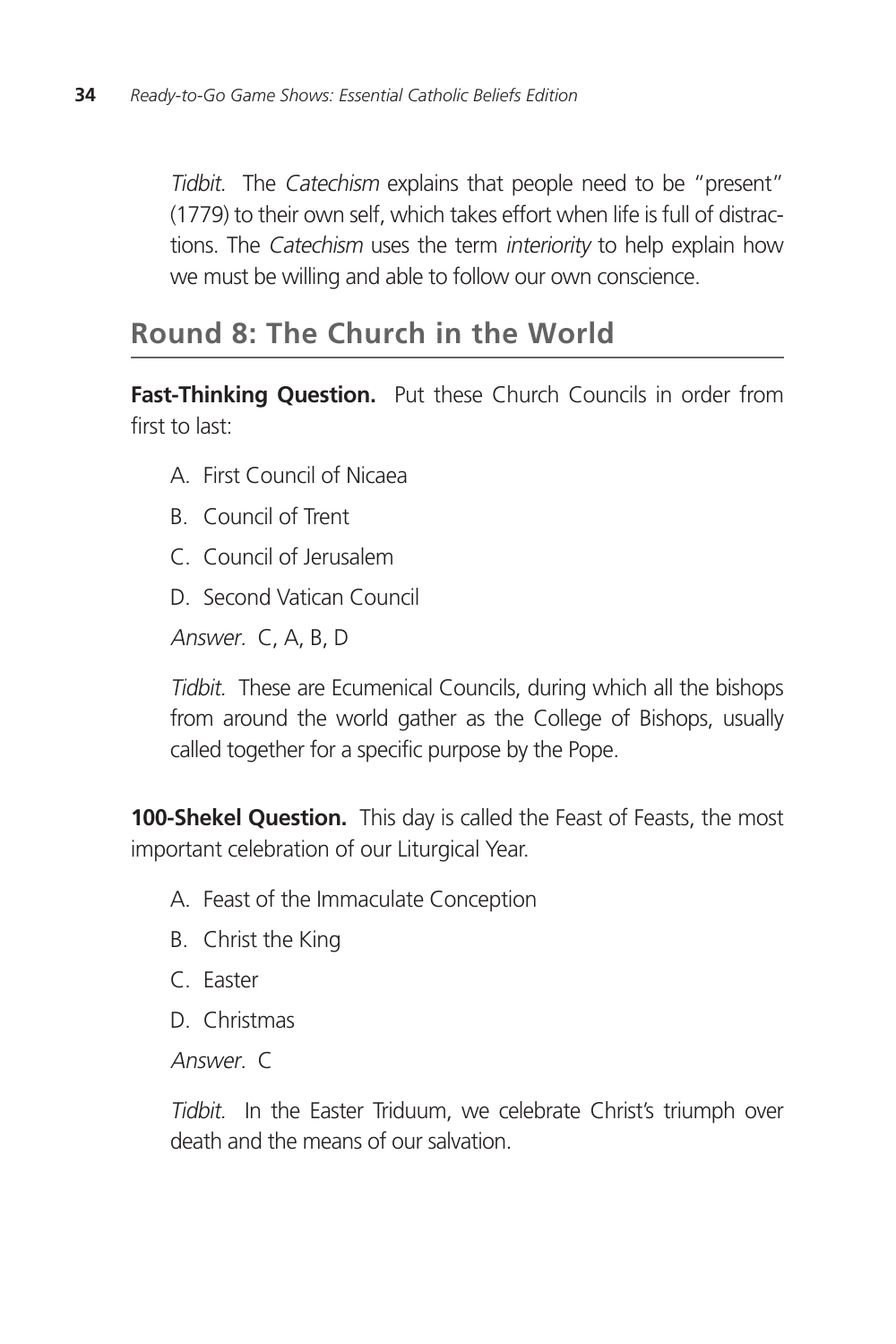**1,000-Shekel Question.** The Church is the Body of Christ. In Colossians 1:18, Paul refers to Christ as what part of the Body?

A. heart

- B. foot
- C. brain
- D. head

Answer D

Tidbit. The Church, joined with Christ as the head, makes up the Body of Christ. This means that the members of the Body need to support one another. "If [one] part suffers, all the parts suffer with it; if one part is honored, all the parts share its joy" (1 Corinthians 12:26).

**10,000-Shekel Question.** In Matthew 5:13–16, Jesus calls us, as his disciples, to be what two things in the world?

- A. salt and light
- B. wind and fire
- C. preachers and teachers
- D. judges and juries

Answer. A

Tidbit. Jesus ends this passage by saying that the world should see the good things that his followers do. Instead of earning esteem for themselves, the followers' deeds should lead people to glorify God.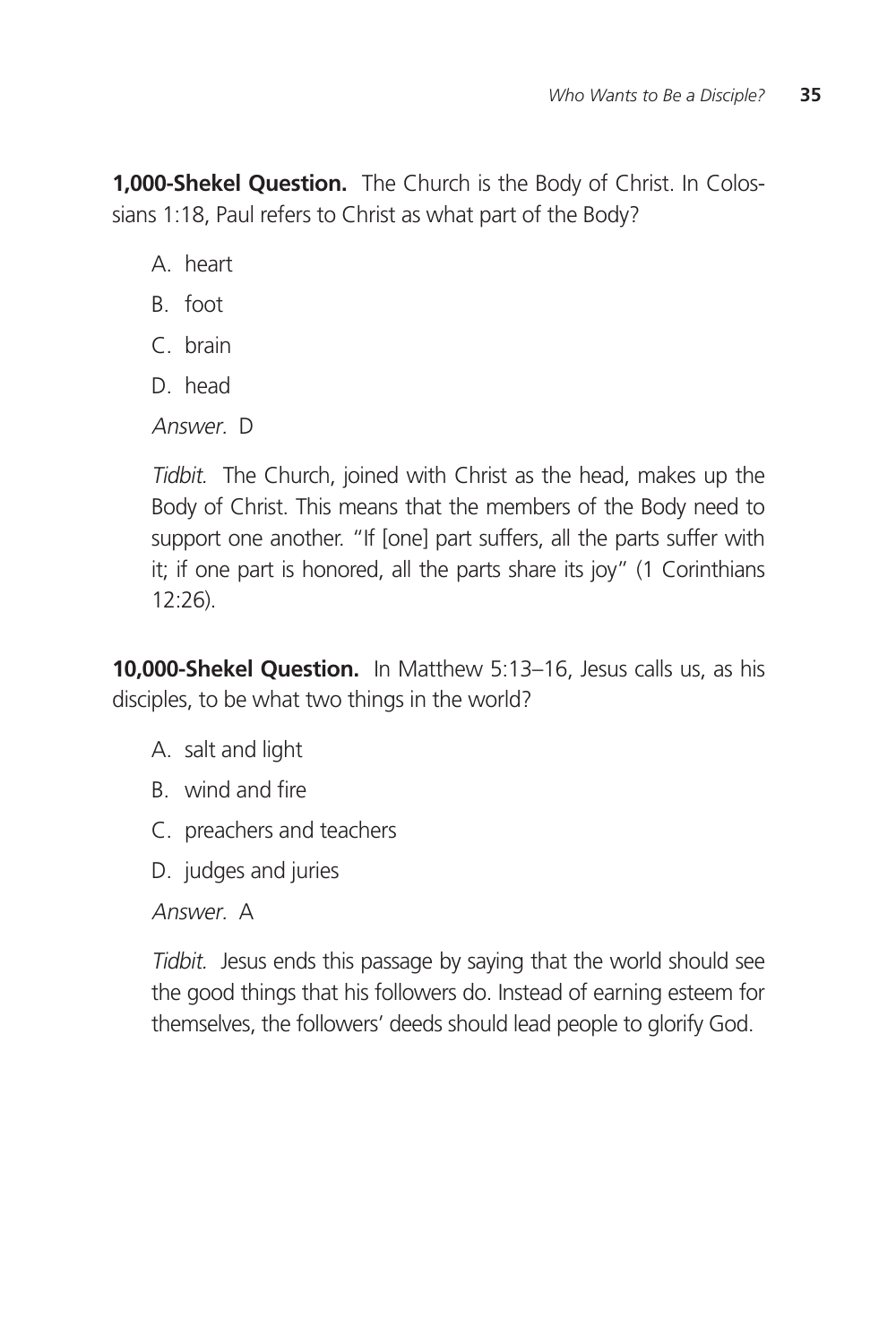**100,000-Shekel Question.** How often are Catholics obliged to receive the Eucharist?

- A. every Sunday and Holy Day of Obligation
- B. whenever they feel like it
- C. once a year, preferably during the Easter season

D. never

Answer C

Tidbit. Though the faithful are obliged to receive the Eucharist only once per year, they are obliged to attend Sunday Mass every week. Additionally, the Church strongly encourages Catholics to go beyond the minimum and receive the Eucharist every week, or even every day.

**1,000,000-Shekel Question.** What is the term for the formation and preparation of those preparing to receive the Sacrament of Baptism?

- A. baptistry
- B. CCD
- C. catechumenate
- D. mystagogy

Answer. C

Tidbit. The Rite of Christian Initiation of Adults, often known by the initials RCIA, guides the formation of those who seek initiation into the Catholic Church through Baptism, Confirmation, or First Eucharist.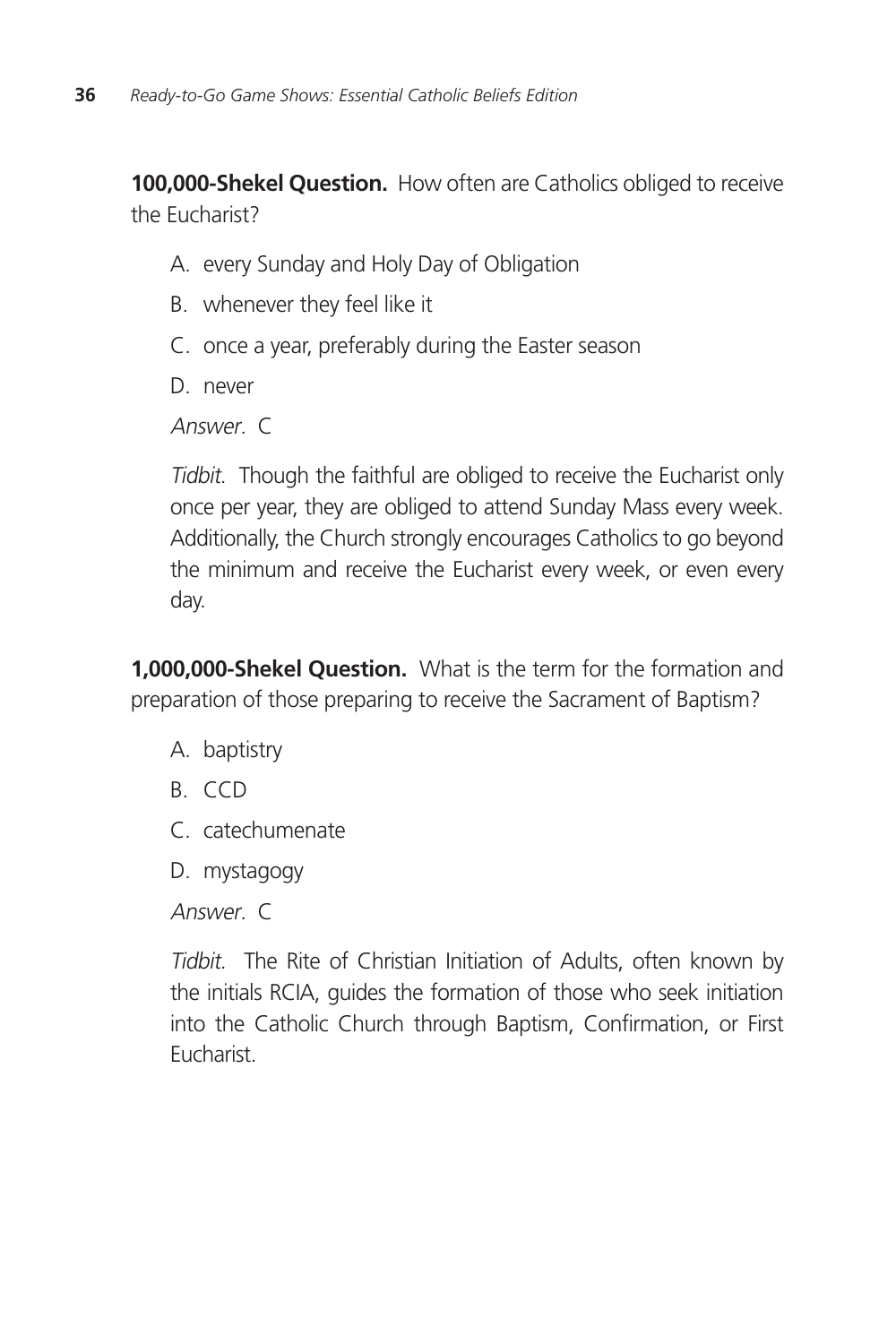### **Round 9: The Sacraments**

**Fast-Thinking Question.** Put the following Sacraments in order, starting from when they are usually received:

- A. Confirmation
- B. Baptism
- C. Marriage
- D. Eucharist

Answer. B, D, A, C

Tidbit. In the early centuries of the Church, Confirmation was celebrated immediately following the Sacrament of Baptism. As the Church grew and spread, it became difficult for the bishop to be present at all Baptisms. In the West, it became traditional to baptize infants and wait until a bishop was present for a person to receive Confirmation. In the East, it became common to baptize and confirm, or "chrismate," infants at the same time, although the bishop may not always be present.

**100-Shekel Question.** Which of the following Sacraments did Jesus institute at the Last Supper?

- A. the Eucharist
- B. Marriage
- C. Baptism
- D. Anointing of the Sick

Answer. A

Tidbit. Jesus also instituted the Sacrament of Holy Orders by charging the disciples to "do this in memory of me" (Luke 22:19).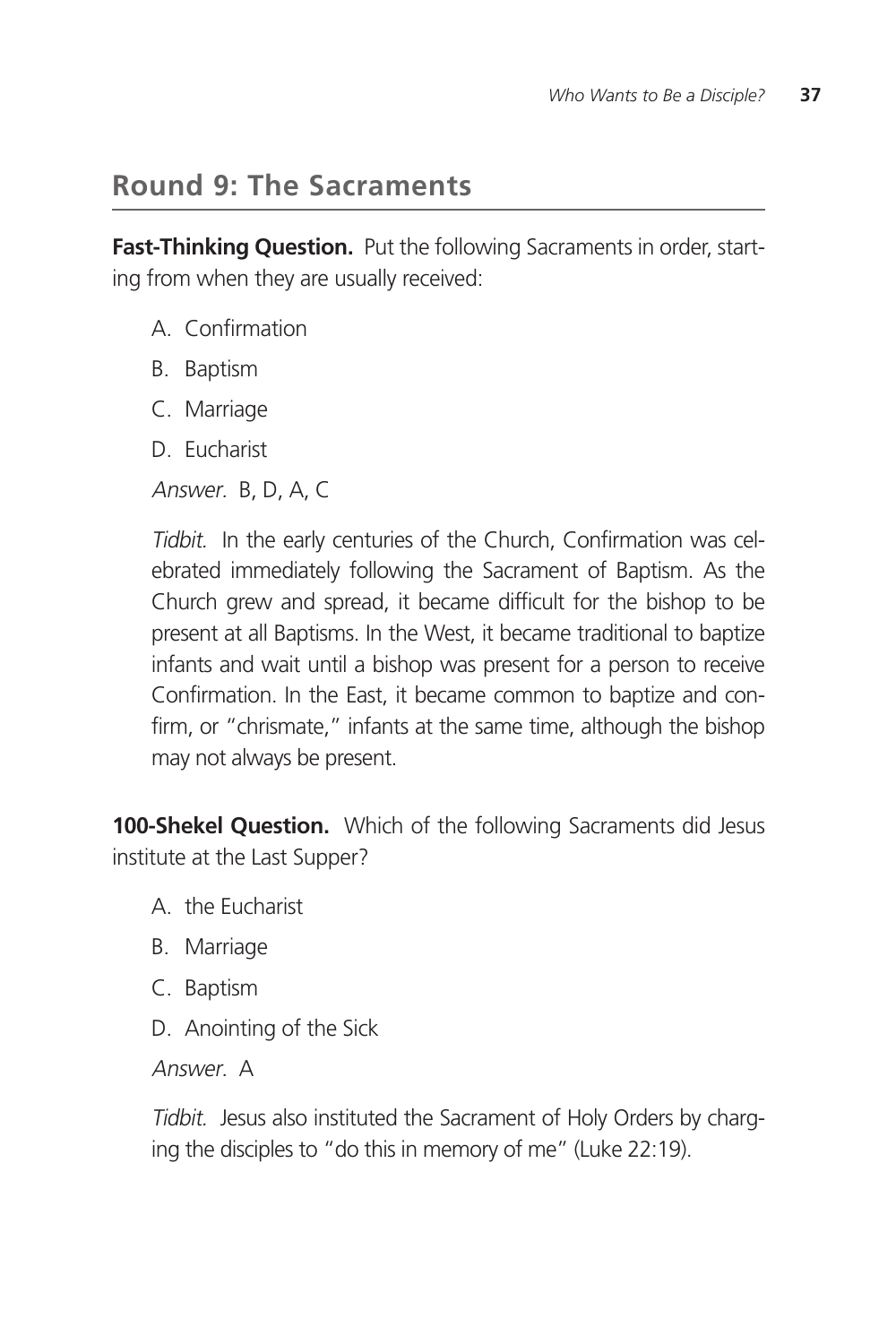**1,000-Shekel Question.** In Luke, chapter 11, one of the disciples asks Jesus to teach them to pray. Which prayer finds its origin in the response Jesus gives?

- A. Glory Be
- B. Act of Contrition
- C. Hail Mary
- D. Lord's Prayer

Answer. D

Tidbit. Chapter 6 of the Gospel of Matthew also contains the Lord's Prayer. There it is part of the Sermon on the Mount.

**10,000-Shekel Question.** Which of the following is not a form of prayer revealed in Scripture?

- A. spontaneous
- B. blessing
- C. praise
- D. intercession

Answer. A

Tidbit. There are three other forms of prayer revealed in Scripture: adoration, petition, and thanksgiving.

**100,000-Shekel Question.** Which moral virtue helps us to conquer fear, face difficulties, and sacrifice for a just cause?

- A. temperance
- B. prudence
- C. fortitude
- D. justice
- Answer. C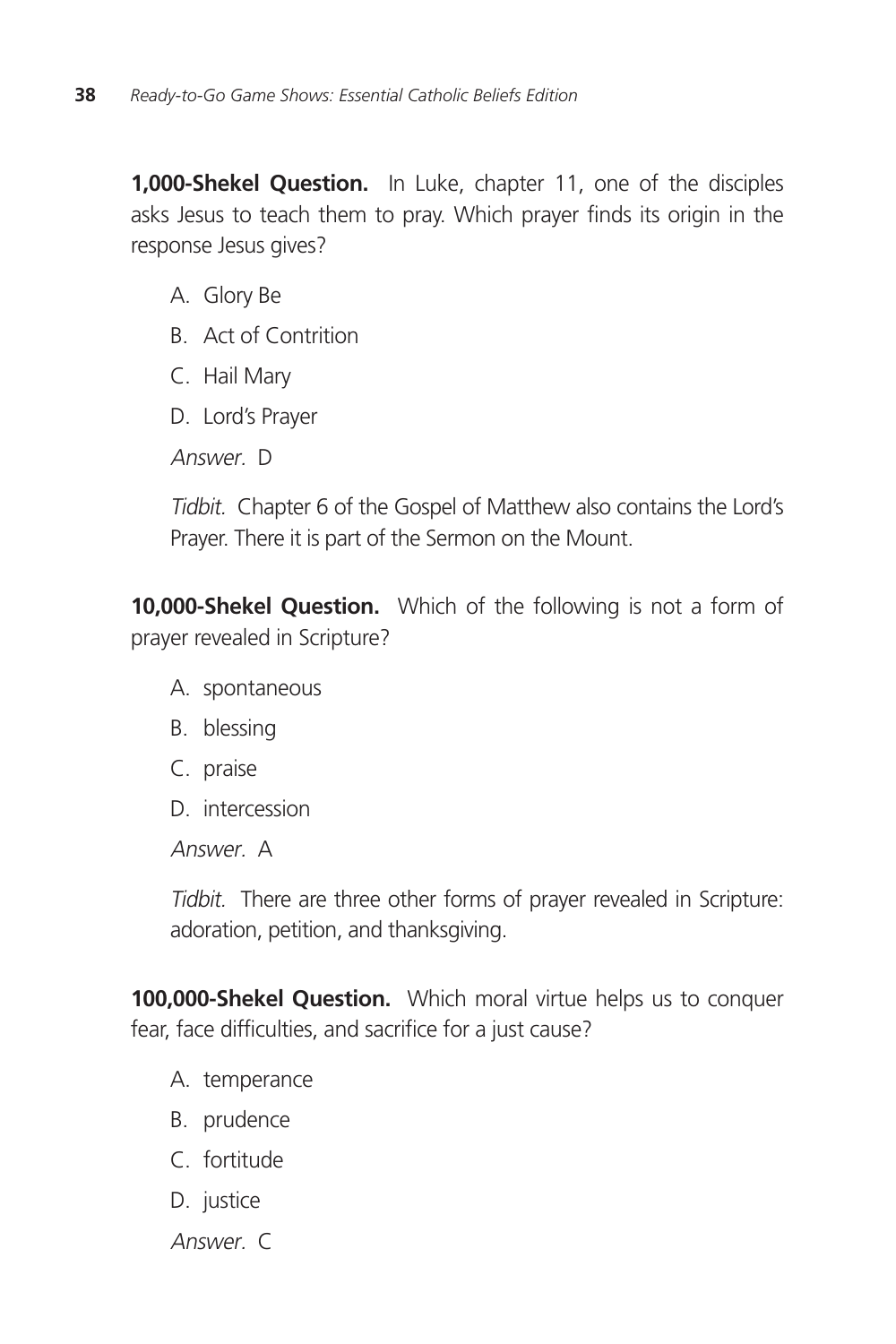Tidbit. The four virtues of temperance, prudence, fortitude, and justice are the Cardinal Virtues. The glossary of the Catechism explains that the word *cardinal* comes from the Latin word for *pivot*, meaning these are the four *pivotal* virtues that all other virtues hinge upon.

**1,000,000-Shekel Question.** What is the name of the prayer, contained in every Eucharistic prayer, that calls to mind the Passion, Resurrection, and glorious return of Jesus?

- A. eschatology
- B. filioque
- C. Protoevangelium
- D. anamnesis

Answer D

Tidbit. Though we refer to this as a "memorial," we do not simply remember events that have happened in the past. Instead, by proclaiming God's works, our liturgical celebration makes these events present.

### **Round 10: People of the Church**

**Fast-Thinking Question.** Put these saints in order from firstborn to last born.

- A. Saint Mary Magdalene
- B. Saint Maria Goretti
- C. Saint Felicity
- D. Saint Catherine of Siena

Answer. A, C, D, B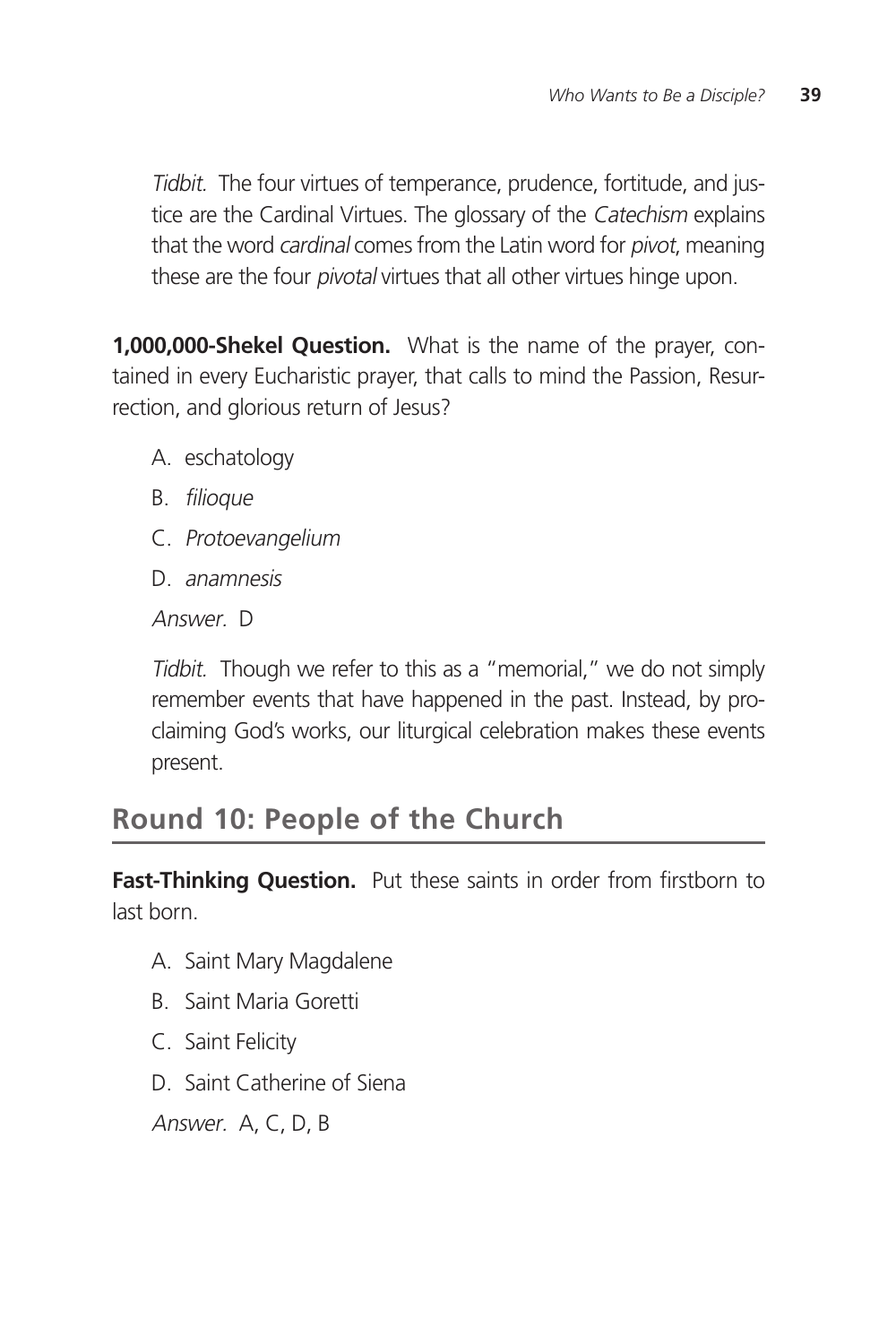Tidbit. Saint Mary Magdalene was a friend of Jesus who was known as the Apostle to the Apostles. Saint Felicity was a slave and a young mother, martyred in the third century. Saint Catherine of Siena is a Doctor of the Church who lived during the fourteenth century and is known for challenging the Pope to return to Rome. Saint Maria Goretti was born at the end of the nineteenth century. At the age of fifteen, she was attacked and afterward forgave her attacker in the hospital before she died.

**100-Shekel Question.** At Pentecost (see Acts 2:3), this descended on those who were gathered in the upper room.

- A. rain
- B. doves
- C. snow
- D. tongues of fire

Answer. D

Tidbit. Acts 1:13–14 tells us that others were waiting in the upper room with the Apostles, including Mary, some other women, and people close to Jesus, referred to as his brothers.

**1,000-Shekel Question.** What is the center of life of the particular church, meaning the diocese?

- A. the Eucharist
- B. the bishop
- C. the chancery office
- D. missionary work

Answer. A

Tidbit. The bishop is the primary shepherd in his diocese. Priests are given charge over parishes as his coworkers. All ministries and works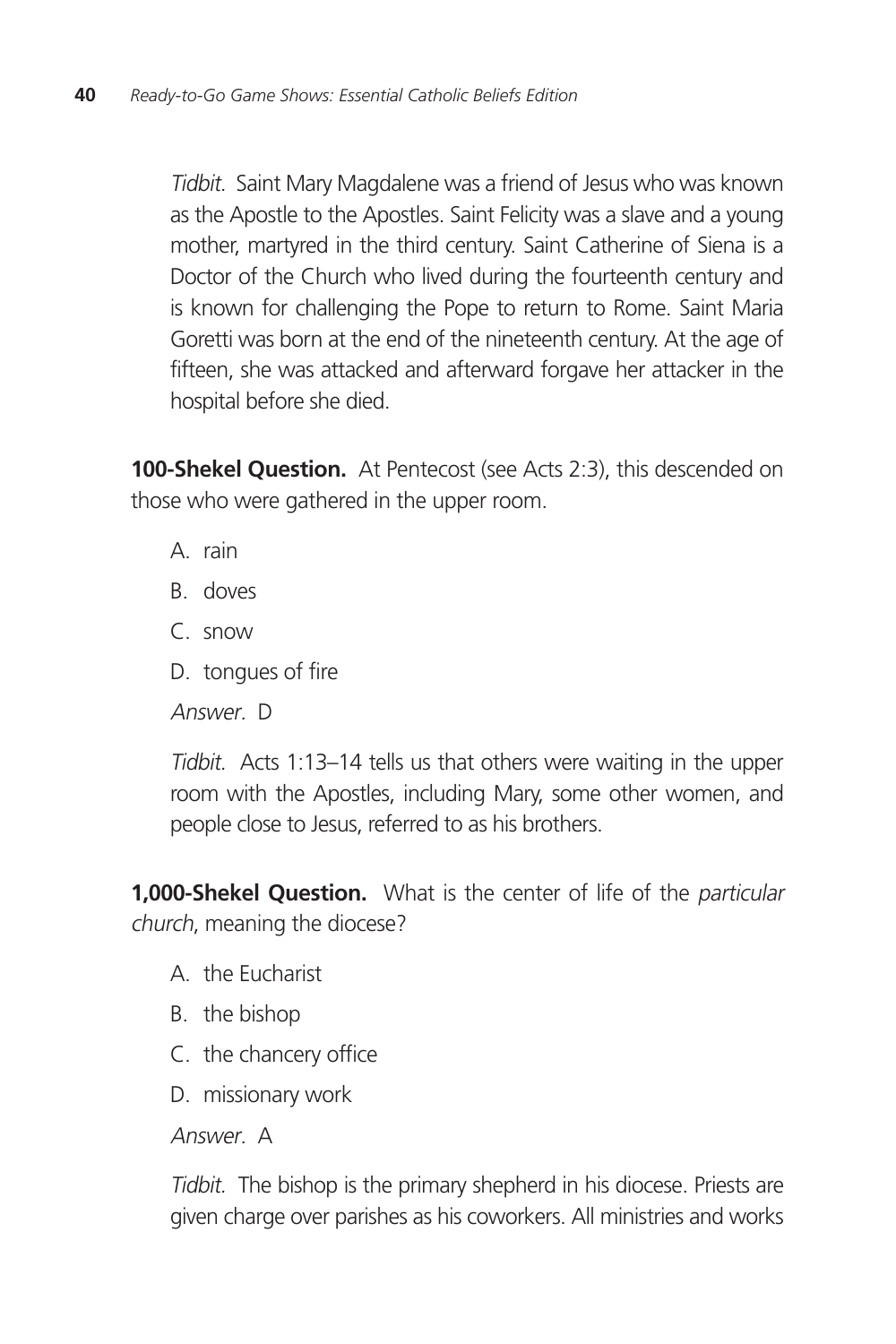of the Church are connected to, and oriented toward, the Eucharist, commonly called "the source and summit of the Christian life<sup>2</sup>" (CCC, 1324).

**10,000-Shekel Question.** Laypeople have a share in the priestly, prophetic, and kingly office of Christ by virtue of what Sacrament?

- A. Holy Orders
- B. Reconciliation
- C. Baptism
- D. Confirmation

Answer. C

Tidbit. The term *laity* refers to those who have not received Holy Orders and do not belong to a religious order. All the baptized are anointed and joined to Christ in order to share in his mission as priest, prophet, and king.

**100,000-Shekel Question.** What is the ultimate witness a believer can give to the truth of Christ's dying and rising?

- A. becoming a priest
- B. being baptized
- C. preaching in a foreign land
- D. becoming a martyr

Answer. D

Tidbit. The Church honors and remembers martyrs by carefully collecting records of the lives of those who have died witnessing to Christ.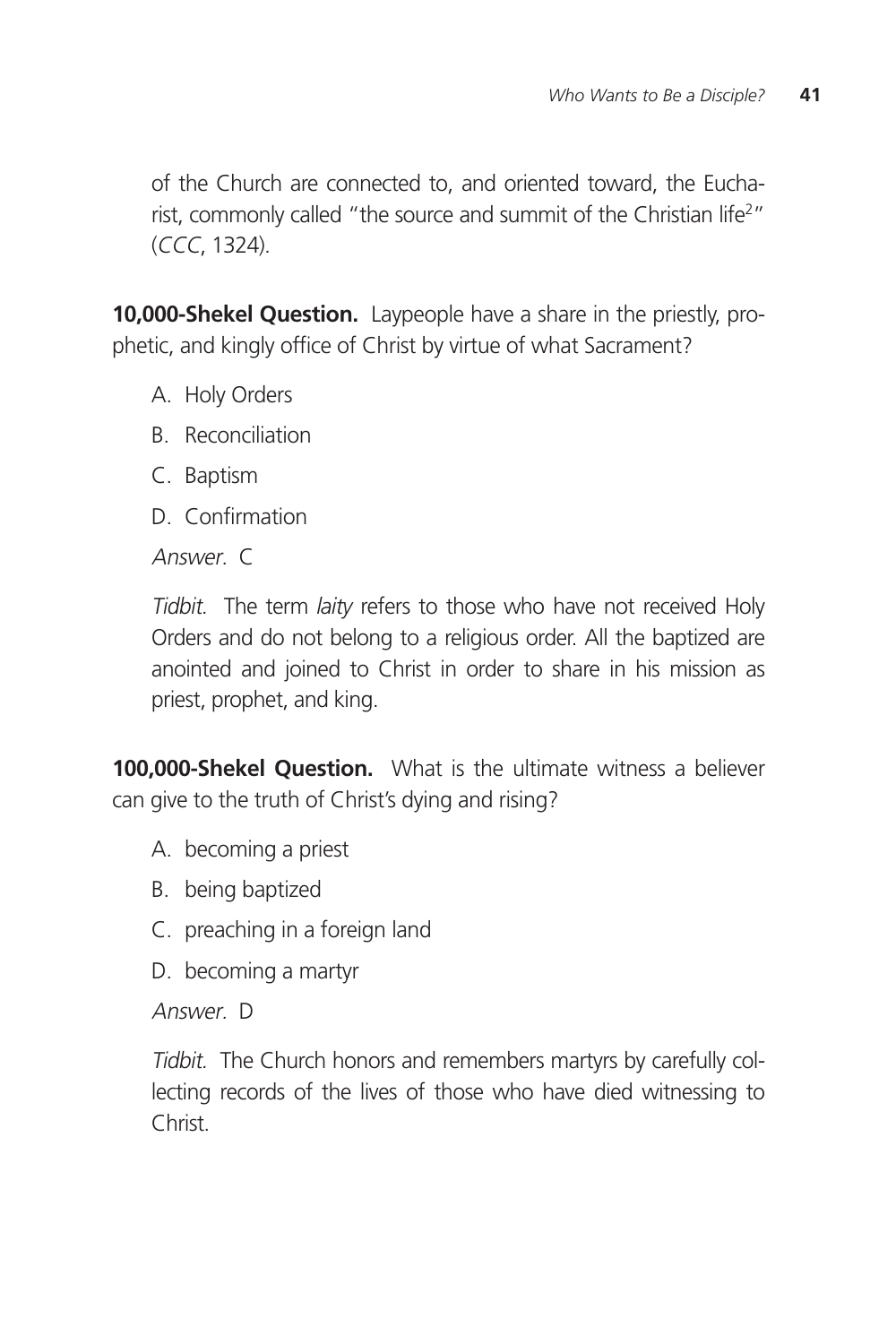**1,000,000-Shekel Question.** Which is not one of the evangelical counsels that all consecrated religious profess?

- A. chastity
- B. poverty
- C. hospitality
- D. obedience

Answer. C

Tidbit. Although we may not profess vows to live out the evangelical counsels of chastity, poverty, and obedience, Christ challenges all of us to live by them.